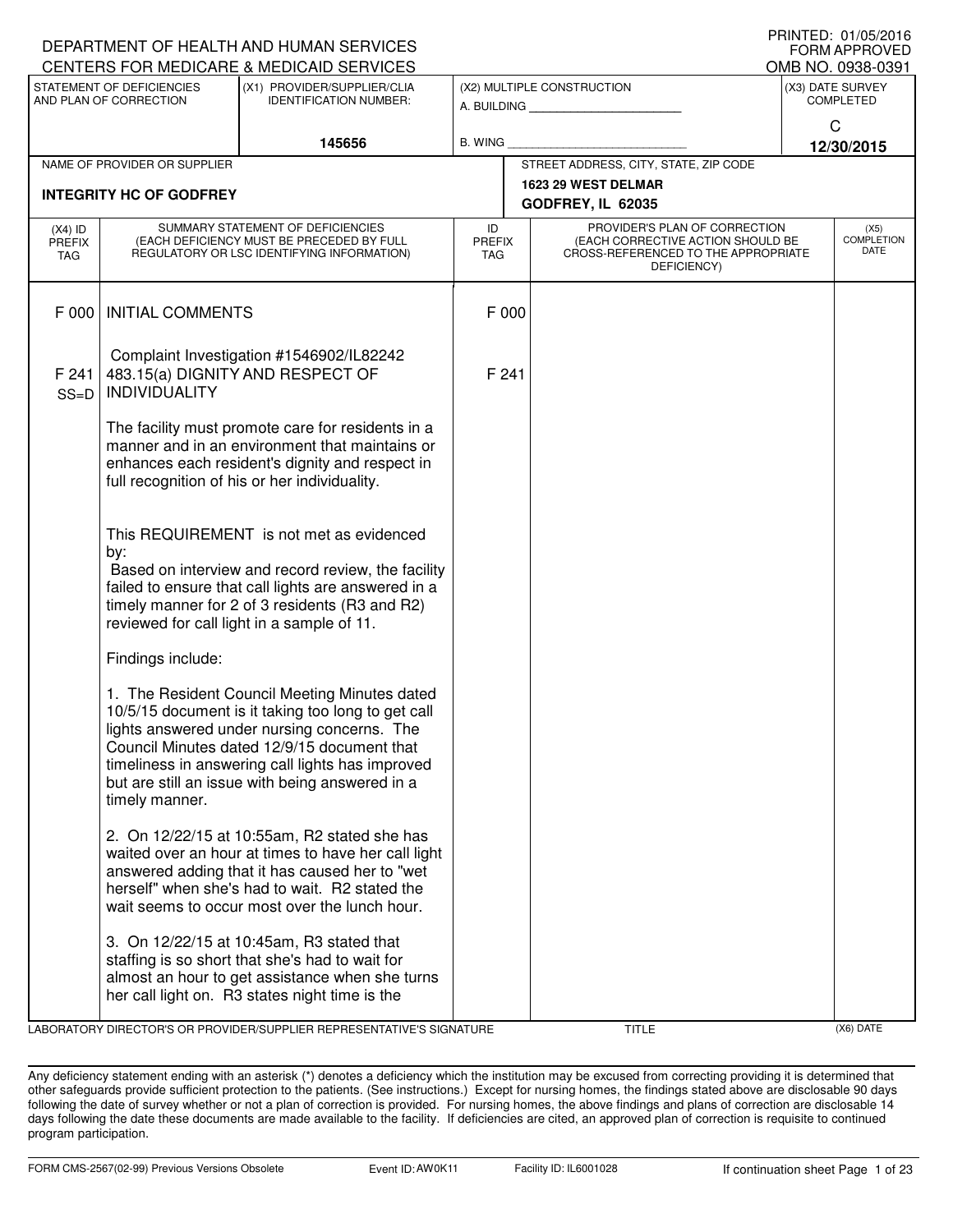| DEPARTMENT OF HEALTH AND HUMAN SERVICES<br>CENTERS FOR MEDICARE & MEDICAID SERVICES |                                                                                                                                                   | FRIIVIEU. VIIUSIZUIO<br><b>FORM APPROVED</b><br>OMB NO. 0938-0391                                                                                                                                                                                                                                                                                                                                                                                                                                                                                                                                                                                                                                                                                                                                                                                                                                                                                                                                                                                          |                                          |  |                                                                                                                          |  |                                      |  |
|-------------------------------------------------------------------------------------|---------------------------------------------------------------------------------------------------------------------------------------------------|------------------------------------------------------------------------------------------------------------------------------------------------------------------------------------------------------------------------------------------------------------------------------------------------------------------------------------------------------------------------------------------------------------------------------------------------------------------------------------------------------------------------------------------------------------------------------------------------------------------------------------------------------------------------------------------------------------------------------------------------------------------------------------------------------------------------------------------------------------------------------------------------------------------------------------------------------------------------------------------------------------------------------------------------------------|------------------------------------------|--|--------------------------------------------------------------------------------------------------------------------------|--|--------------------------------------|--|
|                                                                                     | STATEMENT OF DEFICIENCIES<br>AND PLAN OF CORRECTION                                                                                               | (X1) PROVIDER/SUPPLIER/CLIA<br><b>IDENTIFICATION NUMBER:</b>                                                                                                                                                                                                                                                                                                                                                                                                                                                                                                                                                                                                                                                                                                                                                                                                                                                                                                                                                                                               |                                          |  | (X2) MULTIPLE CONSTRUCTION<br>A. BUILDING                                                                                |  | (X3) DATE SURVEY<br><b>COMPLETED</b> |  |
|                                                                                     |                                                                                                                                                   | 145656                                                                                                                                                                                                                                                                                                                                                                                                                                                                                                                                                                                                                                                                                                                                                                                                                                                                                                                                                                                                                                                     | <b>B. WING</b>                           |  |                                                                                                                          |  | C<br>12/30/2015                      |  |
|                                                                                     | NAME OF PROVIDER OR SUPPLIER                                                                                                                      |                                                                                                                                                                                                                                                                                                                                                                                                                                                                                                                                                                                                                                                                                                                                                                                                                                                                                                                                                                                                                                                            |                                          |  | STREET ADDRESS, CITY, STATE, ZIP CODE                                                                                    |  |                                      |  |
|                                                                                     | <b>INTEGRITY HC OF GODFREY</b>                                                                                                                    |                                                                                                                                                                                                                                                                                                                                                                                                                                                                                                                                                                                                                                                                                                                                                                                                                                                                                                                                                                                                                                                            | 1623 29 WEST DELMAR<br>GODFREY, IL 62035 |  |                                                                                                                          |  |                                      |  |
| $(X4)$ ID<br><b>PREFIX</b><br>TAG                                                   |                                                                                                                                                   | SUMMARY STATEMENT OF DEFICIENCIES<br>(EACH DEFICIENCY MUST BE PRECEDED BY FULL<br>REGULATORY OR LSC IDENTIFYING INFORMATION)                                                                                                                                                                                                                                                                                                                                                                                                                                                                                                                                                                                                                                                                                                                                                                                                                                                                                                                               | ID<br>PREFIX<br>TAG                      |  | PROVIDER'S PLAN OF CORRECTION<br>(EACH CORRECTIVE ACTION SHOULD BE<br>CROSS-REFERENCED TO THE APPROPRIATE<br>DEFICIENCY) |  | (X5)<br><b>COMPLETION</b><br>DATE    |  |
| F 241<br>F 314                                                                      | Continued From page 1<br>worse.<br>my call light."<br>policy on call lights.<br>483.25(c) TREATMENT/SVCS TO<br>SS=G   PREVENT/HEAL PRESSURE SORES | 4. R4 Minimum Data Set (MDS) dated 11/4/15<br>documents that R4 is not cognitively impaired.<br>On 12/22/15 at 11:00 AM, R4 was identified by<br>E1, (Facility Administrator) as being interviewable.<br>On 12/29/15 at 1:25 PM, Z5 (R4's Power of<br>Attorney) was in the hall outside R4's room<br>stating, "we need someone to answer this light.<br>(R4) needs to go to the bathroom. The call light<br>has been on over 10 minutes. This has<br>happened before when I have been here."<br>On 12/23/15 at 8:35 AM, R4 stated "Once in<br>awhile I have to wait awhile for them to answer<br>5. On 12/23/15 at 12:15pm, E2 Director of<br>Nurses (DON) stated the facility does not have a<br>Based on the comprehensive assessment of a<br>resident, the facility must ensure that a resident<br>who enters the facility without pressure sores<br>does not develop pressure sores unless the<br>individual's clinical condition demonstrates that<br>they were unavoidable; and a resident having<br>pressure sores receives necessary treatment and | F 241<br>F 314                           |  |                                                                                                                          |  |                                      |  |
|                                                                                     | prevent new sores from developing.<br>by:                                                                                                         | services to promote healing, prevent infection and<br>This REQUIREMENT is not met as evidenced<br>Based on interview, observation and record                                                                                                                                                                                                                                                                                                                                                                                                                                                                                                                                                                                                                                                                                                                                                                                                                                                                                                               |                                          |  |                                                                                                                          |  |                                      |  |

FORM CMS-2567(02-99) Previous Versions Obsolete **Auch Event ID: AW0K11** Facility ID: IL6001028 If continuation sheet Page 2 of 23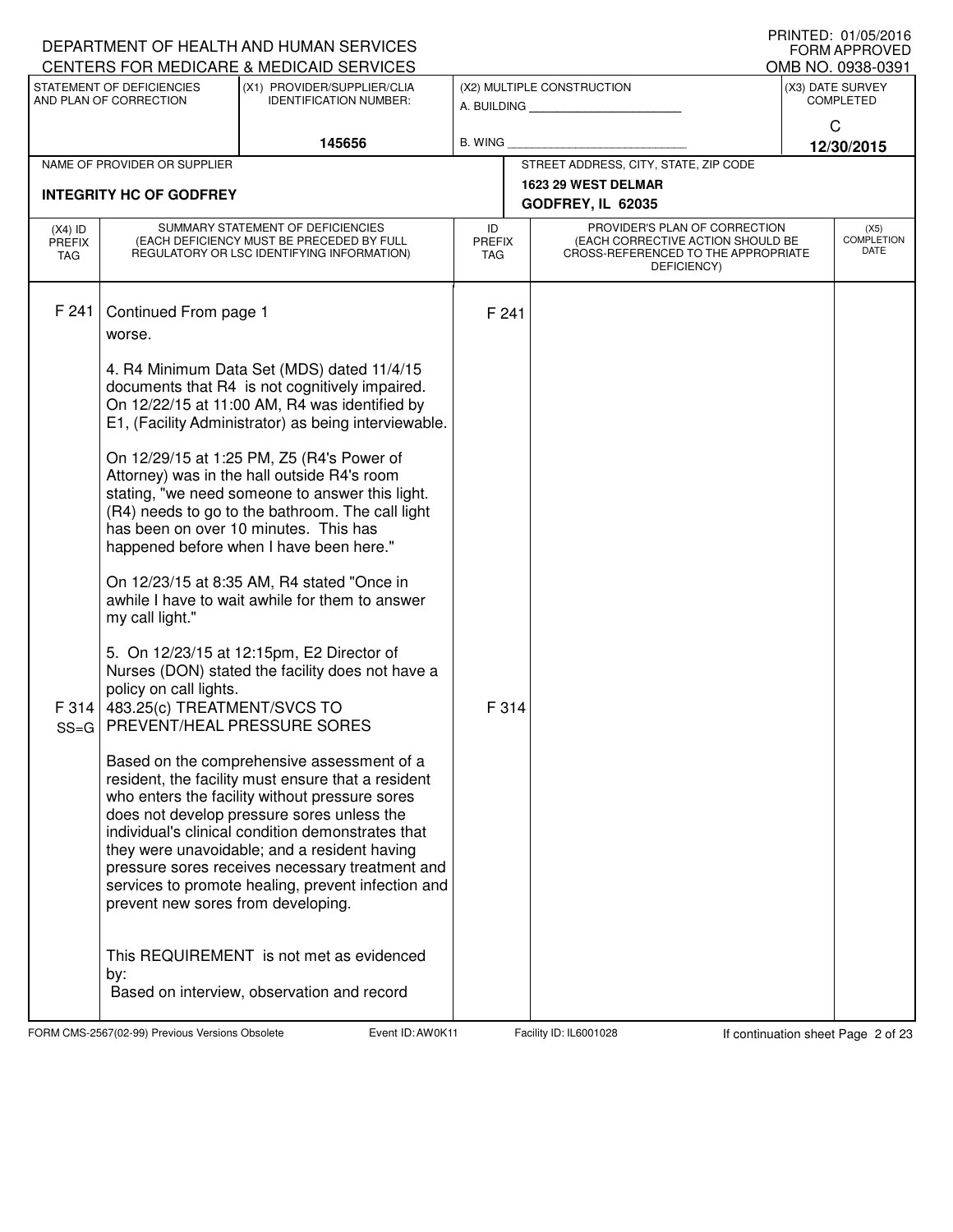|                                   |                                                     | DEPARTMENT OF HEALTH AND HUMAN SERVICES                                                                                                                                                                                                                                                                                                                                                                                                                                                                                                                                                                                                                                                                                                                                                                                                                                                                                                                                                                                                                                                                                                                                                                                                                                                                                                                                                                                                                                                                                                                                                                                                                                                                                                                                                                     |                                   |       |                                                                                                                          |                                       | <b>FORM APPROVED</b>       |
|-----------------------------------|-----------------------------------------------------|-------------------------------------------------------------------------------------------------------------------------------------------------------------------------------------------------------------------------------------------------------------------------------------------------------------------------------------------------------------------------------------------------------------------------------------------------------------------------------------------------------------------------------------------------------------------------------------------------------------------------------------------------------------------------------------------------------------------------------------------------------------------------------------------------------------------------------------------------------------------------------------------------------------------------------------------------------------------------------------------------------------------------------------------------------------------------------------------------------------------------------------------------------------------------------------------------------------------------------------------------------------------------------------------------------------------------------------------------------------------------------------------------------------------------------------------------------------------------------------------------------------------------------------------------------------------------------------------------------------------------------------------------------------------------------------------------------------------------------------------------------------------------------------------------------------|-----------------------------------|-------|--------------------------------------------------------------------------------------------------------------------------|---------------------------------------|----------------------------|
|                                   |                                                     | CENTERS FOR MEDICARE & MEDICAID SERVICES                                                                                                                                                                                                                                                                                                                                                                                                                                                                                                                                                                                                                                                                                                                                                                                                                                                                                                                                                                                                                                                                                                                                                                                                                                                                                                                                                                                                                                                                                                                                                                                                                                                                                                                                                                    |                                   |       |                                                                                                                          | OMB NO. 0938-0391<br>(X3) DATE SURVEY |                            |
|                                   | STATEMENT OF DEFICIENCIES<br>AND PLAN OF CORRECTION | (X1) PROVIDER/SUPPLIER/CLIA<br><b>IDENTIFICATION NUMBER:</b>                                                                                                                                                                                                                                                                                                                                                                                                                                                                                                                                                                                                                                                                                                                                                                                                                                                                                                                                                                                                                                                                                                                                                                                                                                                                                                                                                                                                                                                                                                                                                                                                                                                                                                                                                |                                   |       | (X2) MULTIPLE CONSTRUCTION<br>A. BUILDING <b>A.</b> BUILDING                                                             |                                       | <b>COMPLETED</b>           |
|                                   |                                                     | 145656                                                                                                                                                                                                                                                                                                                                                                                                                                                                                                                                                                                                                                                                                                                                                                                                                                                                                                                                                                                                                                                                                                                                                                                                                                                                                                                                                                                                                                                                                                                                                                                                                                                                                                                                                                                                      | <b>B. WING</b>                    |       |                                                                                                                          |                                       | C<br>12/30/2015            |
|                                   | NAME OF PROVIDER OR SUPPLIER                        |                                                                                                                                                                                                                                                                                                                                                                                                                                                                                                                                                                                                                                                                                                                                                                                                                                                                                                                                                                                                                                                                                                                                                                                                                                                                                                                                                                                                                                                                                                                                                                                                                                                                                                                                                                                                             |                                   |       | STREET ADDRESS, CITY, STATE, ZIP CODE                                                                                    |                                       |                            |
|                                   |                                                     |                                                                                                                                                                                                                                                                                                                                                                                                                                                                                                                                                                                                                                                                                                                                                                                                                                                                                                                                                                                                                                                                                                                                                                                                                                                                                                                                                                                                                                                                                                                                                                                                                                                                                                                                                                                                             |                                   |       | 1623 29 WEST DELMAR                                                                                                      |                                       |                            |
|                                   | <b>INTEGRITY HC OF GODFREY</b>                      |                                                                                                                                                                                                                                                                                                                                                                                                                                                                                                                                                                                                                                                                                                                                                                                                                                                                                                                                                                                                                                                                                                                                                                                                                                                                                                                                                                                                                                                                                                                                                                                                                                                                                                                                                                                                             |                                   |       | GODFREY, IL 62035                                                                                                        |                                       |                            |
| $(X4)$ ID<br><b>PREFIX</b><br>TAG |                                                     | SUMMARY STATEMENT OF DEFICIENCIES<br>(EACH DEFICIENCY MUST BE PRECEDED BY FULL<br>REGULATORY OR LSC IDENTIFYING INFORMATION)                                                                                                                                                                                                                                                                                                                                                                                                                                                                                                                                                                                                                                                                                                                                                                                                                                                                                                                                                                                                                                                                                                                                                                                                                                                                                                                                                                                                                                                                                                                                                                                                                                                                                | ID<br><b>PREFIX</b><br><b>TAG</b> |       | PROVIDER'S PLAN OF CORRECTION<br>(EACH CORRECTIVE ACTION SHOULD BE<br>CROSS-REFERENCED TO THE APPROPRIATE<br>DEFICIENCY) |                                       | (X5)<br>COMPLETION<br>DATE |
| F 314                             | Continued From page 2<br>Findings include:          | review, the facility failed to ensure treatments are<br>done according to physician's orders, failed to<br>coordinate pressure ulcer care with wound clinic<br>and failed to follow prevention plans including<br>timeliness in turning and repositioning for 2 of 4<br>residents (R3 and R4) in a sample of 11. This<br>failure resulted in a decline in wound status for<br>R3 on 12/17/15 which the facility was unaware of.<br>1. R3's Minimum Data Set (MDS) dated 10/1/15<br>documents R3 has no cognitive impairment and<br>requires extensive assist of two staff for bed<br>mobility and transfers. The MDS documents R3<br>to have a colostomy and urinary catheter along<br>with having 1 stage III pressure ulcer and 2 stage<br>IV pressure ulcers she was admitted to the facility<br>with. The December 2015 Physician's Order<br>Sheet (POS) documents R3 goes to the Wound<br>Clinic Weekly for management and includes<br>orders for a pressure relieving cushion in<br>wheelchair, up in W/C (wheelchair) 2 hour<br>intervals, one hour intervals before and after<br>meals and from 7pm to 9pm along with orders for<br>Prostat 30cc BID (two times daily), Vitamin C<br>500mg bid, and Arginaid 1 packet BID. Labs<br>dated 12/22/15 document R3's Pre-Albumin as<br>low at 15 (Normal 20-40.) R3's Braden score<br>dated 8/24/15 score her at moderate risk of 14<br>with 12 or below considered high risk. The care<br>plan dated 10/18/15 identifies R3's risk adding<br>"prefers to sit up in chair at bedside all day and is<br>uncooperative with laying down." Interventions<br>include: may be up for meals and therapy only,<br>assist with repositioning and pressure relief at<br>least every one to two hours, provide diet and<br>nutritional supplements as ordered, and |                                   | F 314 |                                                                                                                          |                                       |                            |
|                                   |                                                     | treatments as ordered to left and right buttocks.                                                                                                                                                                                                                                                                                                                                                                                                                                                                                                                                                                                                                                                                                                                                                                                                                                                                                                                                                                                                                                                                                                                                                                                                                                                                                                                                                                                                                                                                                                                                                                                                                                                                                                                                                           |                                   |       |                                                                                                                          |                                       |                            |

FORM CMS-2567(02-99) Previous Versions Obsolete **AUDIC Event ID: AW0K11** Facility ID: IL6001028 If continuation sheet Page 3 of 23

DEPARTMENT OF HEALTH AND HUMAN SERVICES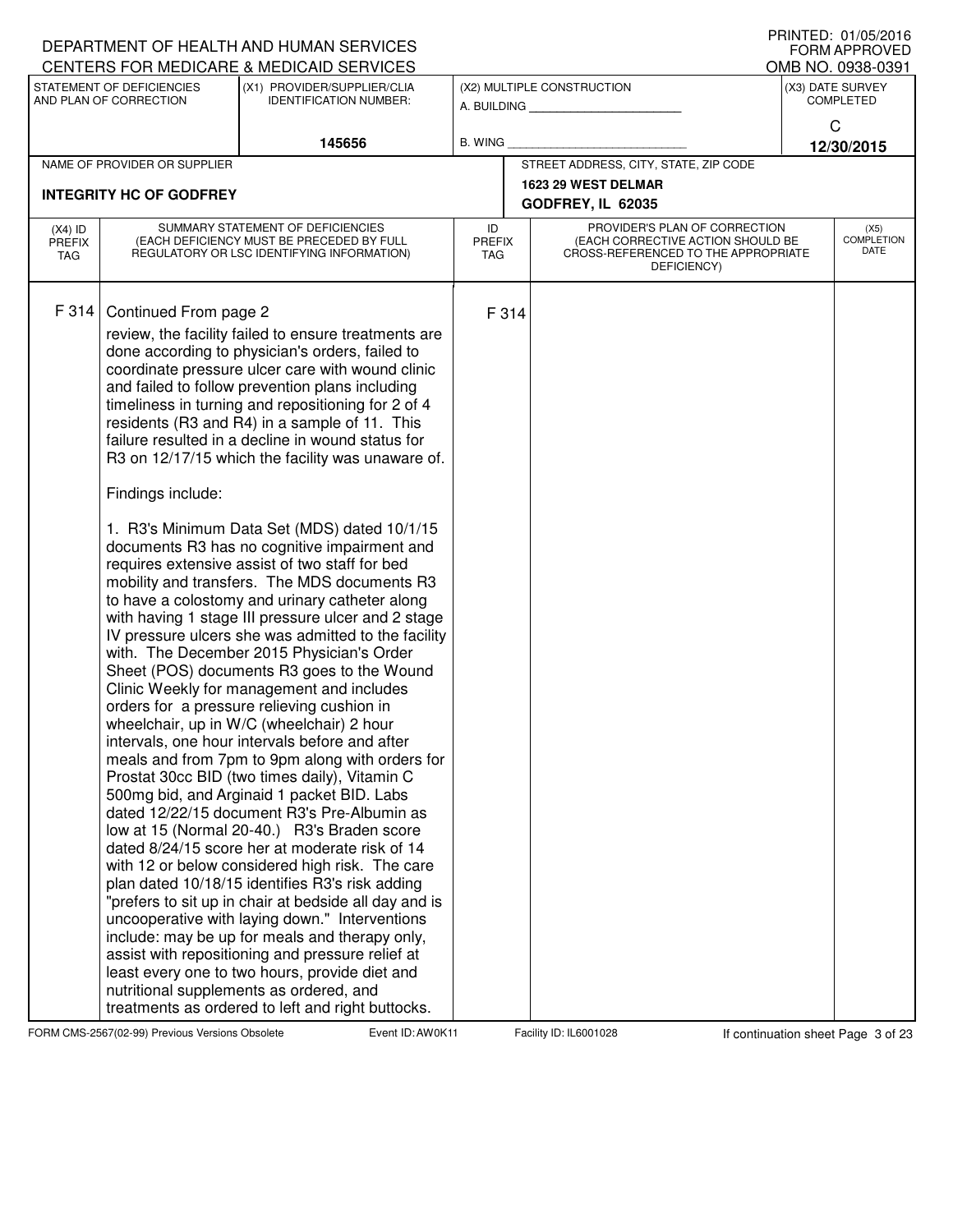| DEPARTMENT OF HEALTH AND HUMAN SERVICES                                                                       |                                                                                                                                                                                                                                                                                                                                                                                                                                                                                                                                                                                                                                                                                                                                                                                                                                                                                                                                                                                                                                                                                                                                                                                                                                                                                                                                                                                                                                                                                                                                                                                                                                                                                                                        |                                   |                                                                                                                          |                                       | FORM APPROVED                     |
|---------------------------------------------------------------------------------------------------------------|------------------------------------------------------------------------------------------------------------------------------------------------------------------------------------------------------------------------------------------------------------------------------------------------------------------------------------------------------------------------------------------------------------------------------------------------------------------------------------------------------------------------------------------------------------------------------------------------------------------------------------------------------------------------------------------------------------------------------------------------------------------------------------------------------------------------------------------------------------------------------------------------------------------------------------------------------------------------------------------------------------------------------------------------------------------------------------------------------------------------------------------------------------------------------------------------------------------------------------------------------------------------------------------------------------------------------------------------------------------------------------------------------------------------------------------------------------------------------------------------------------------------------------------------------------------------------------------------------------------------------------------------------------------------------------------------------------------------|-----------------------------------|--------------------------------------------------------------------------------------------------------------------------|---------------------------------------|-----------------------------------|
| CENTERS FOR MEDICARE & MEDICAID SERVICES                                                                      |                                                                                                                                                                                                                                                                                                                                                                                                                                                                                                                                                                                                                                                                                                                                                                                                                                                                                                                                                                                                                                                                                                                                                                                                                                                                                                                                                                                                                                                                                                                                                                                                                                                                                                                        |                                   |                                                                                                                          | OMB NO. 0938-0391<br>(X3) DATE SURVEY |                                   |
| STATEMENT OF DEFICIENCIES<br>AND PLAN OF CORRECTION                                                           | (X1) PROVIDER/SUPPLIER/CLIA<br><b>IDENTIFICATION NUMBER:</b>                                                                                                                                                                                                                                                                                                                                                                                                                                                                                                                                                                                                                                                                                                                                                                                                                                                                                                                                                                                                                                                                                                                                                                                                                                                                                                                                                                                                                                                                                                                                                                                                                                                           |                                   | (X2) MULTIPLE CONSTRUCTION<br>A. BUILDING <b>A.</b> BUILDING                                                             | <b>COMPLETED</b>                      |                                   |
|                                                                                                               | 145656                                                                                                                                                                                                                                                                                                                                                                                                                                                                                                                                                                                                                                                                                                                                                                                                                                                                                                                                                                                                                                                                                                                                                                                                                                                                                                                                                                                                                                                                                                                                                                                                                                                                                                                 | B. WING                           |                                                                                                                          | $\mathsf{C}$                          | 12/30/2015                        |
| NAME OF PROVIDER OR SUPPLIER                                                                                  |                                                                                                                                                                                                                                                                                                                                                                                                                                                                                                                                                                                                                                                                                                                                                                                                                                                                                                                                                                                                                                                                                                                                                                                                                                                                                                                                                                                                                                                                                                                                                                                                                                                                                                                        |                                   | STREET ADDRESS, CITY, STATE, ZIP CODE                                                                                    |                                       |                                   |
| <b>INTEGRITY HC OF GODFREY</b>                                                                                |                                                                                                                                                                                                                                                                                                                                                                                                                                                                                                                                                                                                                                                                                                                                                                                                                                                                                                                                                                                                                                                                                                                                                                                                                                                                                                                                                                                                                                                                                                                                                                                                                                                                                                                        |                                   | 1623 29 WEST DELMAR<br>GODFREY, IL 62035                                                                                 |                                       |                                   |
| $(X4)$ ID<br><b>PREFIX</b><br>TAG                                                                             | SUMMARY STATEMENT OF DEFICIENCIES<br>(EACH DEFICIENCY MUST BE PRECEDED BY FULL<br>REGULATORY OR LSC IDENTIFYING INFORMATION)                                                                                                                                                                                                                                                                                                                                                                                                                                                                                                                                                                                                                                                                                                                                                                                                                                                                                                                                                                                                                                                                                                                                                                                                                                                                                                                                                                                                                                                                                                                                                                                           | ID<br><b>PREFIX</b><br><b>TAG</b> | PROVIDER'S PLAN OF CORRECTION<br>(EACH CORRECTIVE ACTION SHOULD BE<br>CROSS-REFERENCED TO THE APPROPRIATE<br>DEFICIENCY) |                                       | (X5)<br><b>COMPLETION</b><br>DATE |
| F 314<br>Continued From page 3<br>by the physician.<br>wound clinics orders.<br>the wound. No odor was noted. | The care plan failed to address R3's refusals of<br>timely repositioning with alternate interventions to<br>ensure R3 stays off her coccyx area as ordered<br>On 12/22/15 at 10:35am, R3 was sitting in her<br>wheelchair at bedside. R3 stated she has been<br>in her wheelchair without repositioning since<br>before breakfast about 8:30am. R3 stated she<br>had a dressing on her "bottom" and that it had not<br>been changed since "yesterday afternoon." R3<br>stated the dressing orders were changed and it<br>was now suppose to be done twice daily. R3<br>stated the facility nurses do not always follow the<br>On 12/22/15, R3 remained in her wheelchair<br>from 10:35am through lunch until 2:55PM. At<br>2:55pm, R3 was transferred to bed by E7 and E8,<br>Certified Nurses Aldes (CNA's.) E6 Licensed<br>Practical Nurse (LPN) entered the room to do the<br>treatment change. Both CNA's confirmed that R3<br>had been in her wheelchair since early in the<br>morning. When R3 was rolled to her right side,<br>her coccyx dressing had drainage visible across<br>the entire dressing and the entire lower edge of<br>the dressing was loose with the wound bed<br>gaping and visible. The packing was balled up<br>saturated with gray drainage. The wound bed had<br>large patches of grayish yellow material present.<br>The left buttock dressing was intact but also had<br>drainage visible throughout the dressing. When<br>E6 removed the left buttock dressing, the wound<br>bed also had some gray matter over the base of<br>Z1, R3's daughter in law was present during the<br>dressing change and stated "compared to the last<br>time I saw it, it looks worse." R1 replied "Yes, | F 314                             |                                                                                                                          |                                       |                                   |

FORM CMS-2567(02-99) Previous Versions Obsolete **Auch Event ID: AW0K11** Facility ID: IL6001028 If continuation sheet Page 4 of 23

DEPARTMENT OF HEALTH AND HUMAN SERVICES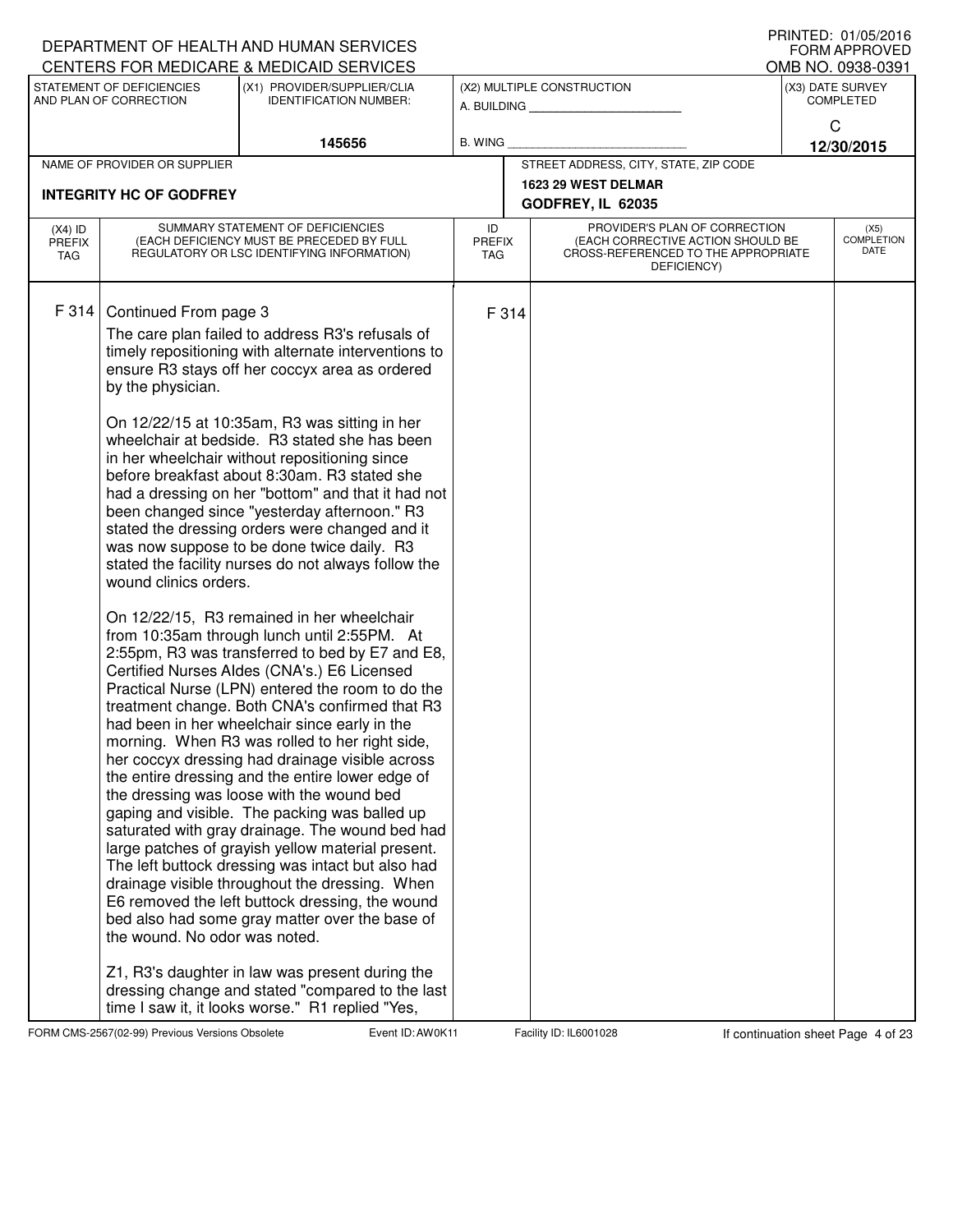| I IUINILLU. VIIUJILUIU<br>DEPARTMENT OF HEALTH AND HUMAN SERVICES<br><b>FORM APPROVED</b><br>CENTERS FOR MEDICARE & MEDICAID SERVICES |                                                                                                      |                                                                                                                                                                                                                                                                                                                                                                                                                                                                                                                                                                                                                                                                                                                                                                                                                                                                                                                                                                                                                                                                                                                                                                                                                                                                                                                                                                                                                                                                                                                                                                                                                                                                                         |                                   |       |                                                                                                                          |  |                                      |  |
|---------------------------------------------------------------------------------------------------------------------------------------|------------------------------------------------------------------------------------------------------|-----------------------------------------------------------------------------------------------------------------------------------------------------------------------------------------------------------------------------------------------------------------------------------------------------------------------------------------------------------------------------------------------------------------------------------------------------------------------------------------------------------------------------------------------------------------------------------------------------------------------------------------------------------------------------------------------------------------------------------------------------------------------------------------------------------------------------------------------------------------------------------------------------------------------------------------------------------------------------------------------------------------------------------------------------------------------------------------------------------------------------------------------------------------------------------------------------------------------------------------------------------------------------------------------------------------------------------------------------------------------------------------------------------------------------------------------------------------------------------------------------------------------------------------------------------------------------------------------------------------------------------------------------------------------------------------|-----------------------------------|-------|--------------------------------------------------------------------------------------------------------------------------|--|--------------------------------------|--|
|                                                                                                                                       | STATEMENT OF DEFICIENCIES                                                                            |                                                                                                                                                                                                                                                                                                                                                                                                                                                                                                                                                                                                                                                                                                                                                                                                                                                                                                                                                                                                                                                                                                                                                                                                                                                                                                                                                                                                                                                                                                                                                                                                                                                                                         |                                   |       |                                                                                                                          |  | OMB NO. 0938-0391                    |  |
|                                                                                                                                       | AND PLAN OF CORRECTION                                                                               | (X1) PROVIDER/SUPPLIER/CLIA<br><b>IDENTIFICATION NUMBER:</b>                                                                                                                                                                                                                                                                                                                                                                                                                                                                                                                                                                                                                                                                                                                                                                                                                                                                                                                                                                                                                                                                                                                                                                                                                                                                                                                                                                                                                                                                                                                                                                                                                            |                                   |       | (X2) MULTIPLE CONSTRUCTION<br>A. BUILDING                                                                                |  | (X3) DATE SURVEY<br><b>COMPLETED</b> |  |
|                                                                                                                                       |                                                                                                      |                                                                                                                                                                                                                                                                                                                                                                                                                                                                                                                                                                                                                                                                                                                                                                                                                                                                                                                                                                                                                                                                                                                                                                                                                                                                                                                                                                                                                                                                                                                                                                                                                                                                                         |                                   |       |                                                                                                                          |  | $\mathsf{C}$                         |  |
|                                                                                                                                       |                                                                                                      | 145656                                                                                                                                                                                                                                                                                                                                                                                                                                                                                                                                                                                                                                                                                                                                                                                                                                                                                                                                                                                                                                                                                                                                                                                                                                                                                                                                                                                                                                                                                                                                                                                                                                                                                  | <b>B. WING</b>                    |       |                                                                                                                          |  | 12/30/2015                           |  |
|                                                                                                                                       | NAME OF PROVIDER OR SUPPLIER                                                                         |                                                                                                                                                                                                                                                                                                                                                                                                                                                                                                                                                                                                                                                                                                                                                                                                                                                                                                                                                                                                                                                                                                                                                                                                                                                                                                                                                                                                                                                                                                                                                                                                                                                                                         |                                   |       | STREET ADDRESS, CITY, STATE, ZIP CODE                                                                                    |  |                                      |  |
|                                                                                                                                       |                                                                                                      |                                                                                                                                                                                                                                                                                                                                                                                                                                                                                                                                                                                                                                                                                                                                                                                                                                                                                                                                                                                                                                                                                                                                                                                                                                                                                                                                                                                                                                                                                                                                                                                                                                                                                         |                                   |       | 1623 29 WEST DELMAR                                                                                                      |  |                                      |  |
|                                                                                                                                       | <b>INTEGRITY HC OF GODFREY</b>                                                                       |                                                                                                                                                                                                                                                                                                                                                                                                                                                                                                                                                                                                                                                                                                                                                                                                                                                                                                                                                                                                                                                                                                                                                                                                                                                                                                                                                                                                                                                                                                                                                                                                                                                                                         |                                   |       | GODFREY, IL 62035                                                                                                        |  |                                      |  |
| $(X4)$ ID<br><b>PREFIX</b><br>TAG                                                                                                     |                                                                                                      | SUMMARY STATEMENT OF DEFICIENCIES<br>(EACH DEFICIENCY MUST BE PRECEDED BY FULL<br>REGULATORY OR LSC IDENTIFYING INFORMATION)                                                                                                                                                                                                                                                                                                                                                                                                                                                                                                                                                                                                                                                                                                                                                                                                                                                                                                                                                                                                                                                                                                                                                                                                                                                                                                                                                                                                                                                                                                                                                            | ID<br><b>PREFIX</b><br><b>TAG</b> |       | PROVIDER'S PLAN OF CORRECTION<br>(EACH CORRECTIVE ACTION SHOULD BE<br>CROSS-REFERENCED TO THE APPROPRIATE<br>DEFICIENCY) |  | (X5)<br><b>COMPLETION</b><br>DATE    |  |
| F 314                                                                                                                                 | Continued From page 4<br>appropriate supplies.<br>wound."<br>the Ischium but there is no initials or | that's what the wound clinic says." R1 stated the<br>wound clinic has complained that the facility does<br>not follow physician's orders or always use the<br>Wound Care documentation dated 12/3/15<br>documents orders for 2 larger pressure ulcers.<br>Wound #3 is identified as the Midline Sacrum<br>which measured 10.5 centimeters (CM) long x<br>11.5 cm wide x 3.2 cm deep, undermining at 1<br>o'clock to 3 0' clock with a maximum distance of<br>2.8cm. The note identifies a large amount of<br>purulent drainage noted with a large amount of<br>necrotic tissue within the wound bed including<br>adherent slough. Wound #4 location is noted on<br>the left ischium measuring 4.8cm x 2.7cm x<br>0.8cm with bone exposed, large amount of<br>purulent drainage and medium amount (34-66%)<br>of necrotic tissue within the wound bed including<br>adherent slough." Orders given the facility for the<br>Sacrum ulcer were "santyl - nickel thick to the<br>wound bed (the wound vac (vacuum) is on hold<br>for the sacral wound - do not apply the vac to the<br>sacral wound this week", The orders for the left<br>ischium were "Wound Vac to wound continuously<br>at 125mm/hg pressure, black foam - purocol AG<br>(may use plain purocol), then adaptic (sent with<br>patient), then green foam to wound bed, frame<br>the wound with wound vac drape, track the<br>suction pad out and away from wound and bony<br>prominence, do not place suction directly over the<br>December 2015 Treatment Administration<br>Records (TAR) reflects the orders correctly for<br>documentation on the TAR that shows the<br>treatments were actually done except on 12/6/15 |                                   | F 314 |                                                                                                                          |  |                                      |  |
|                                                                                                                                       | with "HOLD" written in on 12/10.                                                                     |                                                                                                                                                                                                                                                                                                                                                                                                                                                                                                                                                                                                                                                                                                                                                                                                                                                                                                                                                                                                                                                                                                                                                                                                                                                                                                                                                                                                                                                                                                                                                                                                                                                                                         |                                   |       |                                                                                                                          |  |                                      |  |

FORM CMS-2567(02-99) Previous Versions Obsolete **AUDIC EVENT EVENT EVENT EXAVOK 11** Facility ID: IL6001028 If continuation sheet Page 5 of 23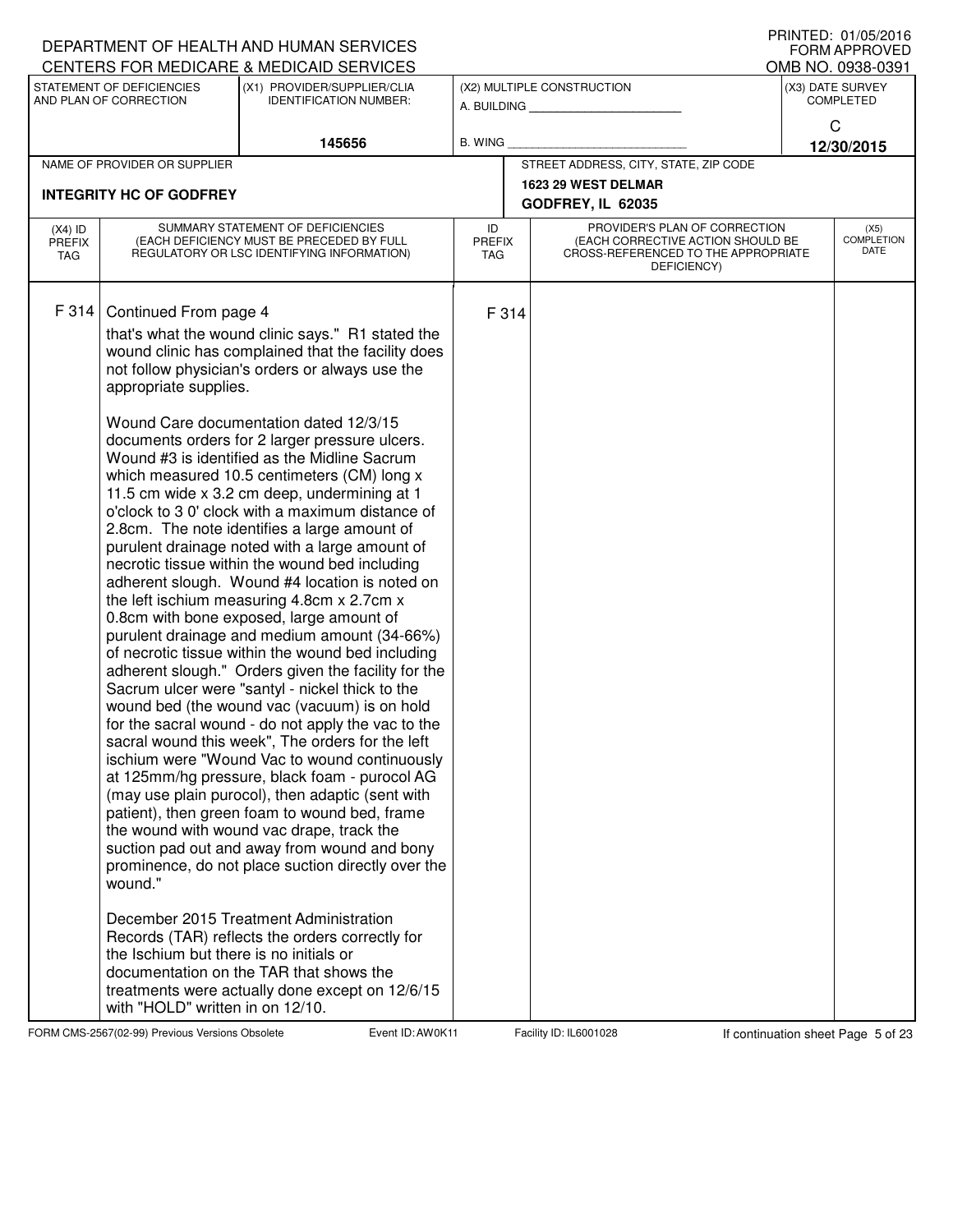|                                   |                                                                                                                              | DEPARTMENT OF HEALTH AND HUMAN SERVICES                                                                                                                                                                                                                                                                                                                                                                                                                                                                                                                                                                                                                                                                                                                                                                                                                                                                                                                                                                                                                                                                                                                                                                                                                                                                                                                                                                                                                                                                                                                                                                                                                                                               |                |                             |                                                                                                                          |                                       | $1111111$ LU. UT/UJ/LUTU<br><b>FORM APPROVED</b> |
|-----------------------------------|------------------------------------------------------------------------------------------------------------------------------|-------------------------------------------------------------------------------------------------------------------------------------------------------------------------------------------------------------------------------------------------------------------------------------------------------------------------------------------------------------------------------------------------------------------------------------------------------------------------------------------------------------------------------------------------------------------------------------------------------------------------------------------------------------------------------------------------------------------------------------------------------------------------------------------------------------------------------------------------------------------------------------------------------------------------------------------------------------------------------------------------------------------------------------------------------------------------------------------------------------------------------------------------------------------------------------------------------------------------------------------------------------------------------------------------------------------------------------------------------------------------------------------------------------------------------------------------------------------------------------------------------------------------------------------------------------------------------------------------------------------------------------------------------------------------------------------------------|----------------|-----------------------------|--------------------------------------------------------------------------------------------------------------------------|---------------------------------------|--------------------------------------------------|
|                                   | STATEMENT OF DEFICIENCIES                                                                                                    | CENTERS FOR MEDICARE & MEDICAID SERVICES<br>(X1) PROVIDER/SUPPLIER/CLIA                                                                                                                                                                                                                                                                                                                                                                                                                                                                                                                                                                                                                                                                                                                                                                                                                                                                                                                                                                                                                                                                                                                                                                                                                                                                                                                                                                                                                                                                                                                                                                                                                               |                |                             | (X2) MULTIPLE CONSTRUCTION                                                                                               | OMB NO. 0938-0391<br>(X3) DATE SURVEY |                                                  |
|                                   | AND PLAN OF CORRECTION                                                                                                       | <b>IDENTIFICATION NUMBER:</b>                                                                                                                                                                                                                                                                                                                                                                                                                                                                                                                                                                                                                                                                                                                                                                                                                                                                                                                                                                                                                                                                                                                                                                                                                                                                                                                                                                                                                                                                                                                                                                                                                                                                         |                |                             | A. BUILDING                                                                                                              |                                       | <b>COMPLETED</b>                                 |
|                                   |                                                                                                                              |                                                                                                                                                                                                                                                                                                                                                                                                                                                                                                                                                                                                                                                                                                                                                                                                                                                                                                                                                                                                                                                                                                                                                                                                                                                                                                                                                                                                                                                                                                                                                                                                                                                                                                       |                |                             |                                                                                                                          |                                       | C                                                |
|                                   | NAME OF PROVIDER OR SUPPLIER                                                                                                 | 145656                                                                                                                                                                                                                                                                                                                                                                                                                                                                                                                                                                                                                                                                                                                                                                                                                                                                                                                                                                                                                                                                                                                                                                                                                                                                                                                                                                                                                                                                                                                                                                                                                                                                                                | <b>B. WING</b> |                             | STREET ADDRESS, CITY, STATE, ZIP CODE                                                                                    |                                       | 12/30/2015                                       |
|                                   |                                                                                                                              |                                                                                                                                                                                                                                                                                                                                                                                                                                                                                                                                                                                                                                                                                                                                                                                                                                                                                                                                                                                                                                                                                                                                                                                                                                                                                                                                                                                                                                                                                                                                                                                                                                                                                                       |                |                             | 1623 29 WEST DELMAR                                                                                                      |                                       |                                                  |
|                                   | <b>INTEGRITY HC OF GODFREY</b>                                                                                               |                                                                                                                                                                                                                                                                                                                                                                                                                                                                                                                                                                                                                                                                                                                                                                                                                                                                                                                                                                                                                                                                                                                                                                                                                                                                                                                                                                                                                                                                                                                                                                                                                                                                                                       |                |                             | GODFREY, IL 62035                                                                                                        |                                       |                                                  |
| $(X4)$ ID<br><b>PREFIX</b><br>TAG | SUMMARY STATEMENT OF DEFICIENCIES<br>(EACH DEFICIENCY MUST BE PRECEDED BY FULL<br>REGULATORY OR LSC IDENTIFYING INFORMATION) |                                                                                                                                                                                                                                                                                                                                                                                                                                                                                                                                                                                                                                                                                                                                                                                                                                                                                                                                                                                                                                                                                                                                                                                                                                                                                                                                                                                                                                                                                                                                                                                                                                                                                                       |                | <b>PREFIX</b><br><b>TAG</b> | PROVIDER'S PLAN OF CORRECTION<br>(EACH CORRECTIVE ACTION SHOULD BE<br>CROSS-REFERENCED TO THE APPROPRIATE<br>DEFICIENCY) |                                       | (X5)<br><b>COMPLETION</b><br>DATE                |
| F 314                             | Continued From page 5                                                                                                        |                                                                                                                                                                                                                                                                                                                                                                                                                                                                                                                                                                                                                                                                                                                                                                                                                                                                                                                                                                                                                                                                                                                                                                                                                                                                                                                                                                                                                                                                                                                                                                                                                                                                                                       | F 314          |                             |                                                                                                                          |                                       |                                                  |
|                                   | ON ANY WOUNDS."<br>start of the treatment.                                                                                   | Wound Clinic notes dated 12/10/15 identify<br>decline documenting "Sacral wound appears<br>larger, several areas of edges and base are<br>necrotic - blue, purple, burgundy, not bleeding<br>when cut, other areas are sloughy, entire area<br>debrided today." Treatment order changes were<br>made for the left ischium - change dressing every<br>other date - Wound Vac change on Monday,<br>Wednesday, and Friday. Hold Vac today and<br>tomorrow, place Saturday 12/12/15, until<br>Saturday, follow same orders as sacrum. Orders<br>for the Sacrum - Change outer dressing twice<br>daily (Leave Acticoat in place until Saturday, then<br>change whole dressing) DO NOT USE TELFA<br>December TARs for treatment changes dated<br>12/10/15 shows the dressings were not changed<br>according to orders dated 12/10/15 with the<br>Acticoat boxed off for 12/13-12/14 and<br>12/16-12/17/15 with no initials present. The TAR<br>shows no initials on 12/12/15 for the Wound Vac<br>being placed with the order on the TAR<br>documenting "wound vac on hold til Sat (no<br>date)." This order had HOLD written in for<br>$12/10/15$ and $12/11/15$ . There are no initials for<br>treatments being done to the Sacrum or ischium<br>even though an arrow is drawn to 12/10/15 for the<br>Wound Care Progress notes dated 12/17/15<br>document "My orders were not transcribed<br>correctly last week. The wound Vac was not<br>stopped on the ischium, nor was it started on the<br>sacrum. All of the ulcers are worse today. The<br>sacral wound is as necrotic as it was last week."<br>The note also documents R3 telling the wound<br>clinic that she did not have dressing changes for |                |                             |                                                                                                                          |                                       |                                                  |

FORM CMS-2567(02-99) Previous Versions Obsolete **Auch Event ID: AW0K11** Facility ID: IL6001028 If continuation sheet Page 6 of 23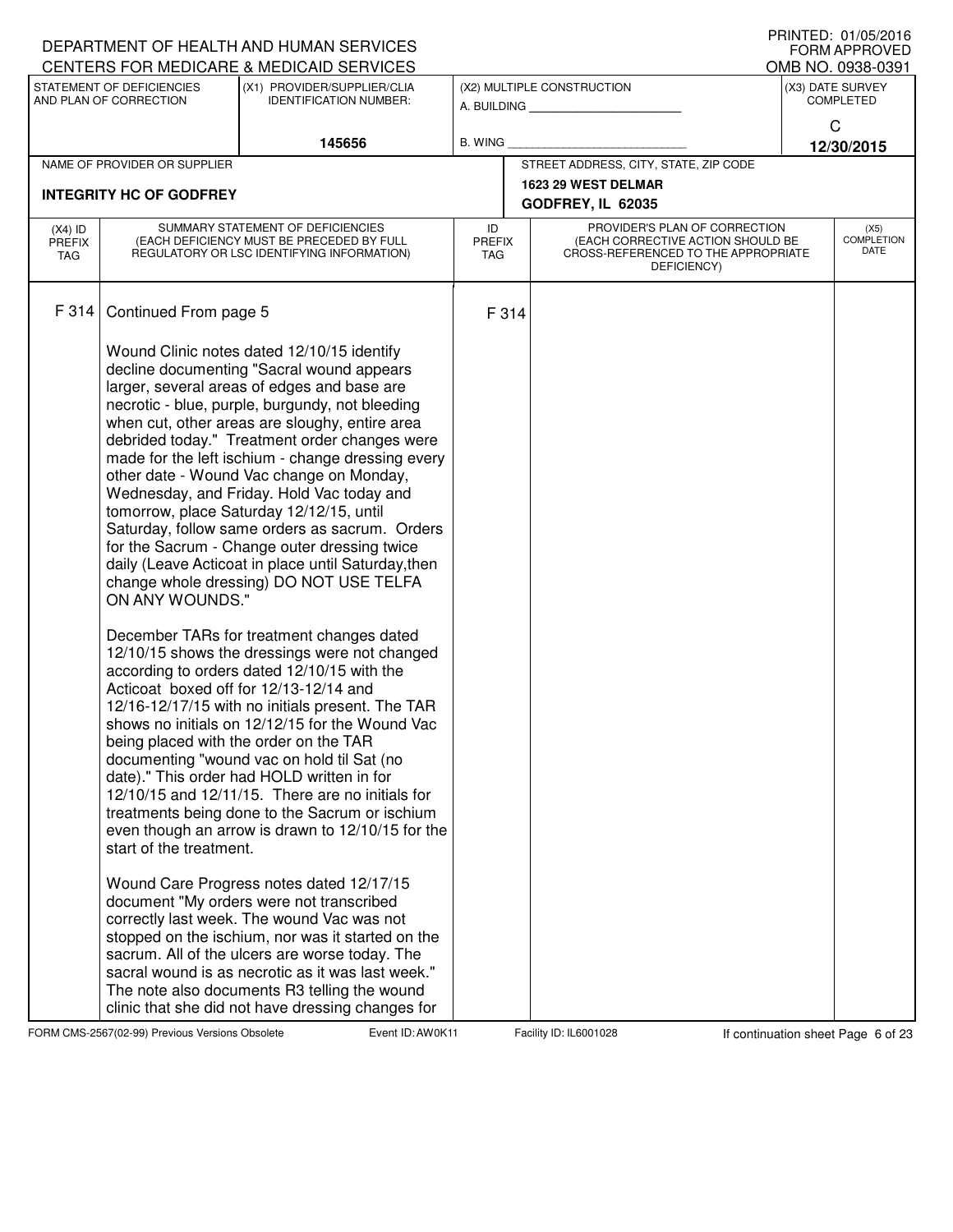| <b>I INIVILD. VI/VJ/ZVIV</b><br>DEPARTMENT OF HEALTH AND HUMAN SERVICES<br><b>FORM APPROVED</b><br>CENTERS FOR MEDICARE & MEDICAID SERVICES |                                                     |                                                                                                                                                                                                                                                                                                                                                                                                                                                                                                                                                                 |                                   |       |                                                                                                                          |  |                                                           |  |  |
|---------------------------------------------------------------------------------------------------------------------------------------------|-----------------------------------------------------|-----------------------------------------------------------------------------------------------------------------------------------------------------------------------------------------------------------------------------------------------------------------------------------------------------------------------------------------------------------------------------------------------------------------------------------------------------------------------------------------------------------------------------------------------------------------|-----------------------------------|-------|--------------------------------------------------------------------------------------------------------------------------|--|-----------------------------------------------------------|--|--|
|                                                                                                                                             | STATEMENT OF DEFICIENCIES<br>AND PLAN OF CORRECTION | (X1) PROVIDER/SUPPLIER/CLIA<br><b>IDENTIFICATION NUMBER:</b>                                                                                                                                                                                                                                                                                                                                                                                                                                                                                                    |                                   |       | (X2) MULTIPLE CONSTRUCTION<br>A. BUILDING                                                                                |  | OMB NO. 0938-0391<br>(X3) DATE SURVEY<br><b>COMPLETED</b> |  |  |
|                                                                                                                                             |                                                     | 145656                                                                                                                                                                                                                                                                                                                                                                                                                                                                                                                                                          | B. WING                           |       |                                                                                                                          |  | $\mathsf{C}$<br>12/30/2015                                |  |  |
|                                                                                                                                             | NAME OF PROVIDER OR SUPPLIER                        |                                                                                                                                                                                                                                                                                                                                                                                                                                                                                                                                                                 |                                   |       | STREET ADDRESS, CITY, STATE, ZIP CODE                                                                                    |  |                                                           |  |  |
|                                                                                                                                             | <b>INTEGRITY HC OF GODFREY</b>                      |                                                                                                                                                                                                                                                                                                                                                                                                                                                                                                                                                                 |                                   |       | 1623 29 WEST DELMAR                                                                                                      |  |                                                           |  |  |
|                                                                                                                                             |                                                     |                                                                                                                                                                                                                                                                                                                                                                                                                                                                                                                                                                 |                                   |       | GODFREY, IL 62035                                                                                                        |  |                                                           |  |  |
| $(X4)$ ID<br><b>PREFIX</b><br>TAG                                                                                                           |                                                     | SUMMARY STATEMENT OF DEFICIENCIES<br>(EACH DEFICIENCY MUST BE PRECEDED BY FULL<br>REGULATORY OR LSC IDENTIFYING INFORMATION)                                                                                                                                                                                                                                                                                                                                                                                                                                    | ID<br><b>PREFIX</b><br><b>TAG</b> |       | PROVIDER'S PLAN OF CORRECTION<br>(EACH CORRECTIVE ACTION SHOULD BE<br>CROSS-REFERENCED TO THE APPROPRIATE<br>DEFICIENCY) |  | (X5)<br><b>COMPLETION</b><br>DATE                         |  |  |
| F 314                                                                                                                                       | Continued From page 6<br>2 days.                    | The POS 12/17/15 reflects orders from a Wound                                                                                                                                                                                                                                                                                                                                                                                                                                                                                                                   |                                   | F 314 |                                                                                                                          |  |                                                           |  |  |
|                                                                                                                                             | x 4 ABD BID (Twice daily.)                          | Clinic dated 12/17/15 to hold the wound vac<br>treatment and start treatments of cleansing the<br>wounds with Normal Saline (NS), cut Aquacell AG<br>to size, cut Mepilex transfer dressing to fit over<br>wound wedge, fill wound with gauze, cover with 4                                                                                                                                                                                                                                                                                                     |                                   |       |                                                                                                                          |  |                                                           |  |  |
|                                                                                                                                             | 3-11 shift 12/21/15                                 | December TAR documents these treatments<br>were done on the 3-11 shift on 12/17/15 and on<br>7-3 shift daily from 12/18/15 thru 12/22/15 but no<br>other times. Nurse Progress notes document<br>treatments done 12/19, 12/20, and 12/22/15 on<br>3-11 shift that are not initialed off on the TAR. No<br>treatments are documented as being done on the                                                                                                                                                                                                        |                                   |       |                                                                                                                          |  |                                                           |  |  |
|                                                                                                                                             | notification to the clinic.                         | On 12/23/15 at 1pm, Z2 Wound Clinic Manager<br>stated they see R3 on a weekly basis and have<br>had problems with communications with the<br>facility. Z2 stated following orders for dressing<br>changes are a problem adding there have been<br>times when R3 has come into the clinic with the<br>wrong treatment on or they've used dressings<br>they specifically are not to use. E2 stated the<br>clinic will send new orders for supplies the facility<br>does not have and then they'll change it without<br>contacting them in a timely manner without |                                   |       |                                                                                                                          |  |                                                           |  |  |
|                                                                                                                                             |                                                     | Z2 stated the Wound Physician, Z3, would say<br>the facility was not following physician's orders for<br>wound treatment has contributed to the decline or<br>lack of improvement in R3's wound. Z2 stated<br>the facility has never contacted them in regards to<br>obtaining wound status documentation and have<br>never contacted them in regards to not following                                                                                                                                                                                          |                                   |       |                                                                                                                          |  |                                                           |  |  |

FORM CMS-2567(02-99) Previous Versions Obsolete **Auch Event ID: AW0K11** Facility ID: IL6001028 If continuation sheet Page 7 of 23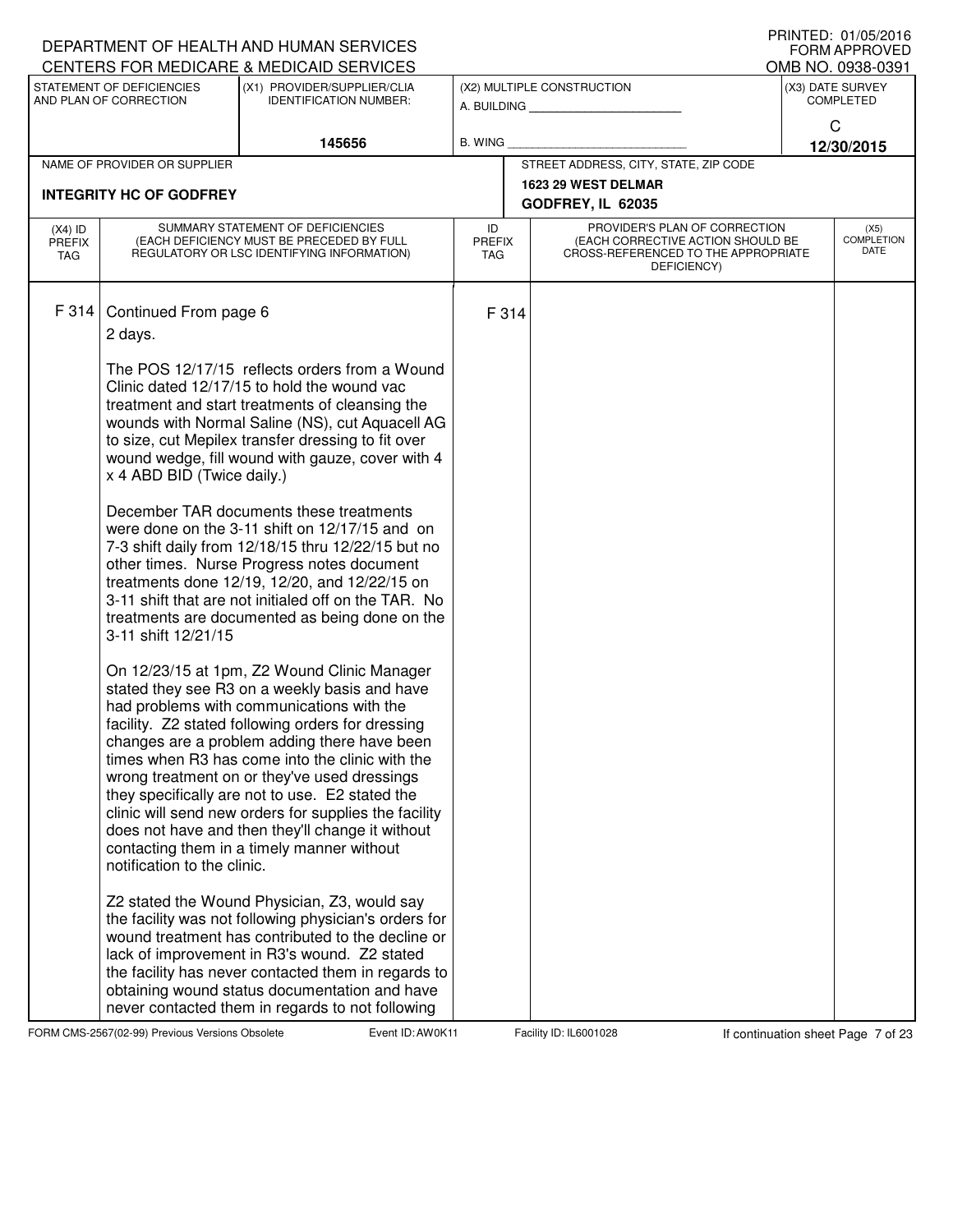|                                   |                                     | DEPARTMENT OF HEALTH AND HUMAN SERVICES<br>CENTERS FOR MEDICARE & MEDICAID SERVICES                                                                                                                                                                                                                                                                                                                                                                                                                                                                                                                                                                                                                                                                                                                           |                                   |                                                                                                                          |                                       | <b>FORM APPROVED</b>       |
|-----------------------------------|-------------------------------------|---------------------------------------------------------------------------------------------------------------------------------------------------------------------------------------------------------------------------------------------------------------------------------------------------------------------------------------------------------------------------------------------------------------------------------------------------------------------------------------------------------------------------------------------------------------------------------------------------------------------------------------------------------------------------------------------------------------------------------------------------------------------------------------------------------------|-----------------------------------|--------------------------------------------------------------------------------------------------------------------------|---------------------------------------|----------------------------|
|                                   | STATEMENT OF DEFICIENCIES           | (X1) PROVIDER/SUPPLIER/CLIA                                                                                                                                                                                                                                                                                                                                                                                                                                                                                                                                                                                                                                                                                                                                                                                   |                                   | (X2) MULTIPLE CONSTRUCTION                                                                                               | OMB NO. 0938-0391<br>(X3) DATE SURVEY |                            |
|                                   | AND PLAN OF CORRECTION              | <b>IDENTIFICATION NUMBER:</b>                                                                                                                                                                                                                                                                                                                                                                                                                                                                                                                                                                                                                                                                                                                                                                                 |                                   | A. BUILDING                                                                                                              |                                       | <b>COMPLETED</b>           |
|                                   |                                     | 145656                                                                                                                                                                                                                                                                                                                                                                                                                                                                                                                                                                                                                                                                                                                                                                                                        | B. WING                           |                                                                                                                          |                                       | C<br>12/30/2015            |
|                                   | NAME OF PROVIDER OR SUPPLIER        |                                                                                                                                                                                                                                                                                                                                                                                                                                                                                                                                                                                                                                                                                                                                                                                                               |                                   | STREET ADDRESS, CITY, STATE, ZIP CODE                                                                                    |                                       |                            |
|                                   | <b>INTEGRITY HC OF GODFREY</b>      |                                                                                                                                                                                                                                                                                                                                                                                                                                                                                                                                                                                                                                                                                                                                                                                                               |                                   | 1623 29 WEST DELMAR<br>GODFREY, IL 62035                                                                                 |                                       |                            |
| $(X4)$ ID<br><b>PREFIX</b><br>TAG |                                     | SUMMARY STATEMENT OF DEFICIENCIES<br>(EACH DEFICIENCY MUST BE PRECEDED BY FULL<br>REGULATORY OR LSC IDENTIFYING INFORMATION)                                                                                                                                                                                                                                                                                                                                                                                                                                                                                                                                                                                                                                                                                  | ID<br><b>PREFIX</b><br><b>TAG</b> | PROVIDER'S PLAN OF CORRECTION<br>(EACH CORRECTIVE ACTION SHOULD BE<br>CROSS-REFERENCED TO THE APPROPRIATE<br>DEFICIENCY) |                                       | (X5)<br>COMPLETION<br>DATE |
| F 314                             | Continued From page 7<br>available. | physician's orders when supplies are not                                                                                                                                                                                                                                                                                                                                                                                                                                                                                                                                                                                                                                                                                                                                                                      | F 314                             |                                                                                                                          |                                       |                            |
|                                   | bed for dressing changes.           | On 12/23/15 at 2pm, E1 Administrator and E2,<br>Director of Nursing confirmed they have no<br>documentation from the wound clinic except<br>orders and have requested them numerous<br>times. E2 stated R3 will return from the clinic with<br>new orders but have no other information such as<br>wound status /measurements etc with it. E2<br>stated the Facility has it's own wound nurse (E5<br>Registered Nurse RN) who does measurements<br>on a weekly basis. E2 stated the facility nurses<br>have called the wound clinic numerous times to<br>clarify orders and agrees that documentation on<br>the TARs could be better stating that some<br>nurses may document treatments in the progress<br>notes. Both E1 and E2 state R3 is resistant to<br>timely repositioning and refuses often to go to |                                   |                                                                                                                          |                                       |                            |
|                                   | they have.                          | On 12/29/15 at 10:53am, E2 stated Z3, Primary<br>Physician made arrangements for R3 to go to the<br>Wound clinic and that there are times when the<br>facility does not have the clinic's supplies as<br>ordered and they will use comparable supplies                                                                                                                                                                                                                                                                                                                                                                                                                                                                                                                                                        |                                   |                                                                                                                          |                                       |                            |
|                                   |                                     | There is no coordination of care between the<br>wound care clinic and the facility according to E5<br>Registered Nurse/Wound Nurse who agreed on<br>12/22/15 that she does not get any information<br>from the wound care clinic in regards to the<br>status of the wounds ie improvement, decline. E5<br>stated she does her own weekly measurements<br>but follows the wound clinics orders. E5 stated<br>she felt R3's wounds are looking better and often<br>after debriding, they will get larger. E5 stated she<br>doesn't really want to compare her wound                                                                                                                                                                                                                                             |                                   |                                                                                                                          |                                       |                            |

FORM CMS-2567(02-99) Previous Versions Obsolete **Auch Event ID: AW0K11** Facility ID: IL6001028 If continuation sheet Page 8 of 23

DEPARTMENT OF HEALTH AND HUMAN SERVICES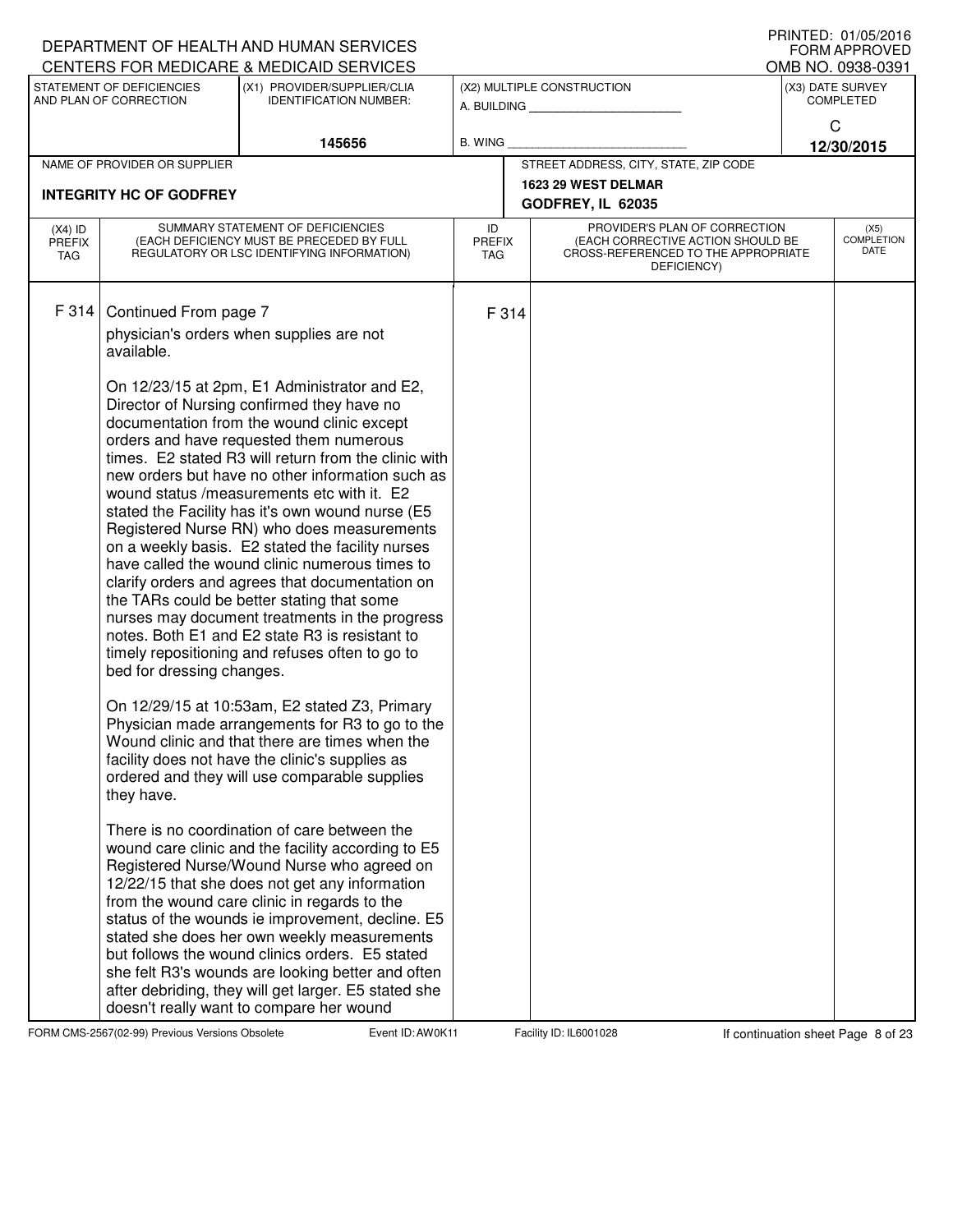| CENTERS FOR MEDICARE & MEDICAID SERVICES<br>STATEMENT OF DEFICIENCIES<br>(X1) PROVIDER/SUPPLIER/CLIA<br>(X2) MULTIPLE CONSTRUCTION<br>AND PLAN OF CORRECTION<br><b>IDENTIFICATION NUMBER:</b><br>A. BUILDING                                                                                                                                                                                                                                                                                                                                                                                                                                                                                                                                                                                                                                                                                                                                                                                                                                                                                                                                                                                                                                                                                                                                                                                                                                                                                                                                                                                                                                                                                                                                                                                              | OMB NO. 0938-0391<br>(X3) DATE SURVEY    |
|-----------------------------------------------------------------------------------------------------------------------------------------------------------------------------------------------------------------------------------------------------------------------------------------------------------------------------------------------------------------------------------------------------------------------------------------------------------------------------------------------------------------------------------------------------------------------------------------------------------------------------------------------------------------------------------------------------------------------------------------------------------------------------------------------------------------------------------------------------------------------------------------------------------------------------------------------------------------------------------------------------------------------------------------------------------------------------------------------------------------------------------------------------------------------------------------------------------------------------------------------------------------------------------------------------------------------------------------------------------------------------------------------------------------------------------------------------------------------------------------------------------------------------------------------------------------------------------------------------------------------------------------------------------------------------------------------------------------------------------------------------------------------------------------------------------|------------------------------------------|
|                                                                                                                                                                                                                                                                                                                                                                                                                                                                                                                                                                                                                                                                                                                                                                                                                                                                                                                                                                                                                                                                                                                                                                                                                                                                                                                                                                                                                                                                                                                                                                                                                                                                                                                                                                                                           |                                          |
|                                                                                                                                                                                                                                                                                                                                                                                                                                                                                                                                                                                                                                                                                                                                                                                                                                                                                                                                                                                                                                                                                                                                                                                                                                                                                                                                                                                                                                                                                                                                                                                                                                                                                                                                                                                                           | <b>COMPLETED</b>                         |
| 145656<br><b>B. WING</b>                                                                                                                                                                                                                                                                                                                                                                                                                                                                                                                                                                                                                                                                                                                                                                                                                                                                                                                                                                                                                                                                                                                                                                                                                                                                                                                                                                                                                                                                                                                                                                                                                                                                                                                                                                                  | C<br>12/30/2015                          |
| STREET ADDRESS, CITY, STATE, ZIP CODE<br>NAME OF PROVIDER OR SUPPLIER                                                                                                                                                                                                                                                                                                                                                                                                                                                                                                                                                                                                                                                                                                                                                                                                                                                                                                                                                                                                                                                                                                                                                                                                                                                                                                                                                                                                                                                                                                                                                                                                                                                                                                                                     |                                          |
| 1623 29 WEST DELMAR<br><b>INTEGRITY HC OF GODFREY</b>                                                                                                                                                                                                                                                                                                                                                                                                                                                                                                                                                                                                                                                                                                                                                                                                                                                                                                                                                                                                                                                                                                                                                                                                                                                                                                                                                                                                                                                                                                                                                                                                                                                                                                                                                     |                                          |
| GODFREY, IL 62035                                                                                                                                                                                                                                                                                                                                                                                                                                                                                                                                                                                                                                                                                                                                                                                                                                                                                                                                                                                                                                                                                                                                                                                                                                                                                                                                                                                                                                                                                                                                                                                                                                                                                                                                                                                         |                                          |
| SUMMARY STATEMENT OF DEFICIENCIES<br>PROVIDER'S PLAN OF CORRECTION<br>$(X4)$ ID<br>ID<br>(EACH DEFICIENCY MUST BE PRECEDED BY FULL<br>(EACH CORRECTIVE ACTION SHOULD BE<br><b>PREFIX</b><br><b>PREFIX</b><br>CROSS-REFERENCED TO THE APPROPRIATE<br>REGULATORY OR LSC IDENTIFYING INFORMATION)<br><b>TAG</b><br>TAG<br>DEFICIENCY)                                                                                                                                                                                                                                                                                                                                                                                                                                                                                                                                                                                                                                                                                                                                                                                                                                                                                                                                                                                                                                                                                                                                                                                                                                                                                                                                                                                                                                                                        | (X5)<br><b>COMPLETION</b><br><b>DATE</b> |
| F 314<br>Continued From page 8<br>F 314<br>assessments with the clinic due to them debriding<br>them and added it depends on how someone<br>measures as to whether the measurement<br>findings would be the same.<br>Weekly Skin alteration records completed by E5<br>dated 12/11/15 for the sacrum pressure ulcer fails<br>to identify the area as being larger with necrotic<br>tissue recorded by the wound clinic on 12/11/15<br>but documents the wound base being "yellow"<br>with 25-50% beefy red. E5 documented "no<br>change" for the healing process even though the<br>wound physician documented a decline in the<br>wound which required debridement. On<br>12/17/15, E5 again document "no change" for<br>wound healing with no necrotic tissue identified or<br>declined as documented by the wound care<br>physician.<br>The weekly Skin alteration records for the left<br>ischium also shows conflict between the two<br>evaluations. E5's report dated 12/11/15 fails to<br>reflect the area as being larger as documented by<br>the wound clinic yet identifies an improvement in<br>the wound status. E5 failed to document any<br>necrotic tissue prior to R3 going to the wound<br>clinic. There is no evidence the facility identifies<br>the necrotic tissue and adherent slough the<br>wound clinic documents even though they see<br>R3's wounds more frequently. On the 12/17/15<br>report, R5's wound report documents 100% beefy<br>red wound bed with no change to the wound<br>status although the wound clinic documents "all<br>ulcers are worse today" on 12/17/15.<br>The facility policy dated 1/2014 entitled<br>"Decubitus Care/Pressure Areas" documents it is<br>the policy of the facility to ensure a proper<br>treatment program has been instituted and is |                                          |

FORM CMS-2567(02-99) Previous Versions Obsolete **Auch Event ID: AW0K11** Facility ID: IL6001028 If continuation sheet Page 9 of 23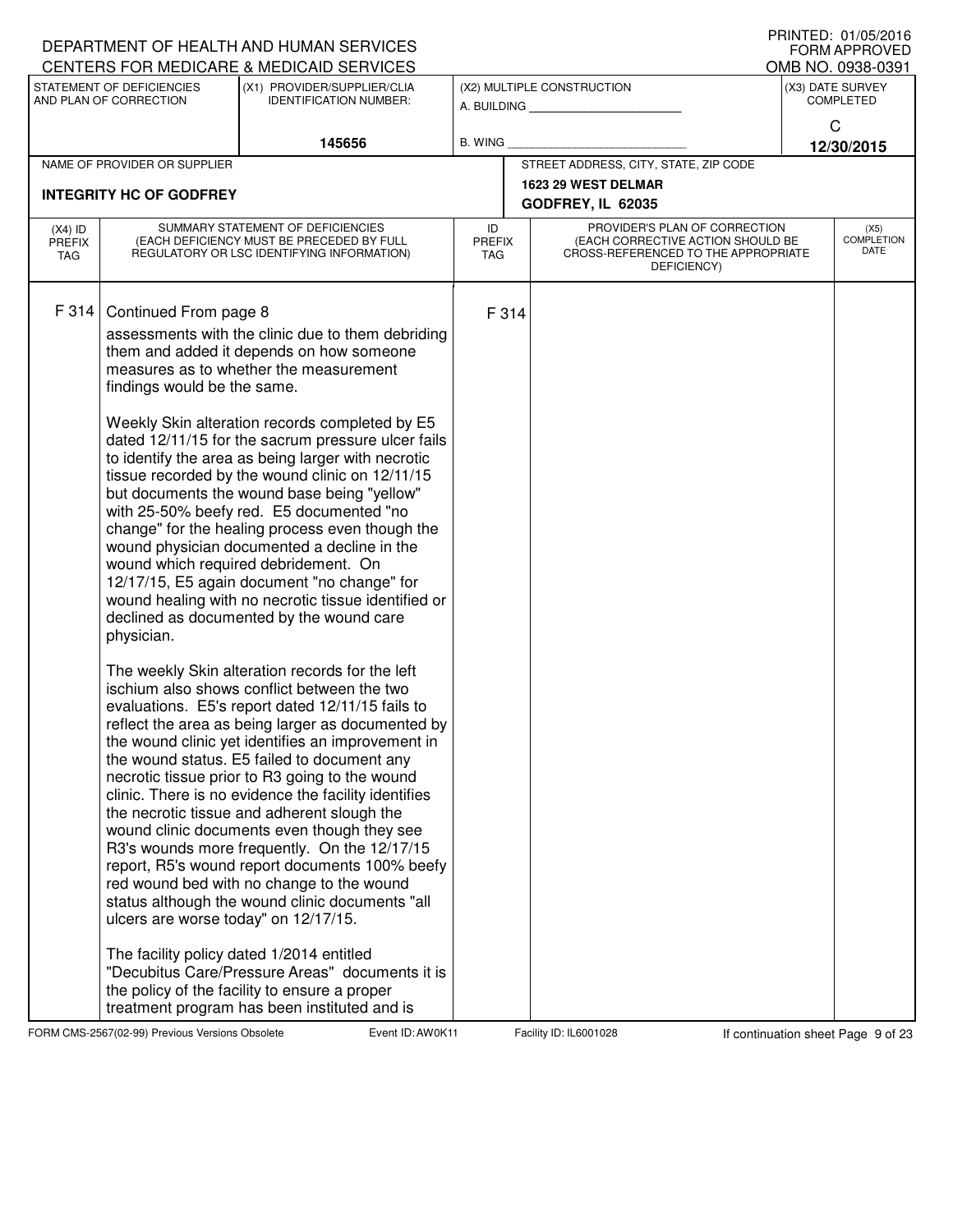| IIUINILLY. VI/VJ/ZVIV<br>DEPARTMENT OF HEALTH AND HUMAN SERVICES<br>CENTERS FOR MEDICARE & MEDICAID SERVICES |                                   |                                                                                                                              |                                   |       |                                                                                                                          |                                       |                                   |  |
|--------------------------------------------------------------------------------------------------------------|-----------------------------------|------------------------------------------------------------------------------------------------------------------------------|-----------------------------------|-------|--------------------------------------------------------------------------------------------------------------------------|---------------------------------------|-----------------------------------|--|
|                                                                                                              | STATEMENT OF DEFICIENCIES         | (X1) PROVIDER/SUPPLIER/CLIA                                                                                                  |                                   |       | (X2) MULTIPLE CONSTRUCTION                                                                                               | OMB NO. 0938-0391<br>(X3) DATE SURVEY |                                   |  |
|                                                                                                              | AND PLAN OF CORRECTION            | <b>IDENTIFICATION NUMBER:</b>                                                                                                |                                   |       | A. BUILDING                                                                                                              |                                       | <b>COMPLETED</b>                  |  |
|                                                                                                              |                                   | 145656                                                                                                                       | B. WING                           |       |                                                                                                                          | $\mathsf{C}$                          | 12/30/2015                        |  |
|                                                                                                              | NAME OF PROVIDER OR SUPPLIER      |                                                                                                                              |                                   |       | STREET ADDRESS, CITY, STATE, ZIP CODE                                                                                    |                                       |                                   |  |
|                                                                                                              | <b>INTEGRITY HC OF GODFREY</b>    |                                                                                                                              |                                   |       | 1623 29 WEST DELMAR                                                                                                      |                                       |                                   |  |
|                                                                                                              |                                   |                                                                                                                              |                                   |       | GODFREY, IL 62035                                                                                                        |                                       |                                   |  |
| $(X4)$ ID<br><b>PREFIX</b><br>TAG                                                                            |                                   | SUMMARY STATEMENT OF DEFICIENCIES<br>(EACH DEFICIENCY MUST BE PRECEDED BY FULL<br>REGULATORY OR LSC IDENTIFYING INFORMATION) | ID<br><b>PREFIX</b><br><b>TAG</b> |       | PROVIDER'S PLAN OF CORRECTION<br>(EACH CORRECTIVE ACTION SHOULD BE<br>CROSS-REFERENCED TO THE APPROPRIATE<br>DEFICIENCY) |                                       | (X5)<br><b>COMPLETION</b><br>DATE |  |
| F 314                                                                                                        |                                   |                                                                                                                              |                                   |       |                                                                                                                          |                                       |                                   |  |
|                                                                                                              | Continued From page 9             | being closely monitored to promote healing of any                                                                            |                                   | F 314 |                                                                                                                          |                                       |                                   |  |
|                                                                                                              | pressure ulcer, once identified." |                                                                                                                              |                                   |       |                                                                                                                          |                                       |                                   |  |
|                                                                                                              |                                   | 2. On 12/22/15 from 10:45 AM-1:00 PM, R4 sat in                                                                              |                                   |       |                                                                                                                          |                                       |                                   |  |
|                                                                                                              |                                   | the wheelchair in R4's room without the benefit of                                                                           |                                   |       |                                                                                                                          |                                       |                                   |  |
|                                                                                                              | observation intervals.            | repositioning based on 15 minute or less                                                                                     |                                   |       |                                                                                                                          |                                       |                                   |  |
|                                                                                                              |                                   |                                                                                                                              |                                   |       |                                                                                                                          |                                       |                                   |  |
|                                                                                                              |                                   | Nurse/Physician Communication Record, dated<br>12/7/15 documents that R4 had a newly                                         |                                   |       |                                                                                                                          |                                       |                                   |  |
|                                                                                                              |                                   | discovered right ear decubitis measuring 1.0                                                                                 |                                   |       |                                                                                                                          |                                       |                                   |  |
|                                                                                                              |                                   | centimeters (cm) by 0.5 cm, by 0.2 cm. The<br>record documents that orders were received to                                  |                                   |       |                                                                                                                          |                                       |                                   |  |
|                                                                                                              |                                   | clean area on right ear with wound cleanser,                                                                                 |                                   |       |                                                                                                                          |                                       |                                   |  |
|                                                                                                              |                                   | apply medi-honey, cover with purauol and a 2<br>inch by 2 inch dressing daily and as needed.                                 |                                   |       |                                                                                                                          |                                       |                                   |  |
|                                                                                                              |                                   | Wound Treatment Evaluation Record dated                                                                                      |                                   |       |                                                                                                                          |                                       |                                   |  |
|                                                                                                              |                                   | 12/21/15 documents that the right ear pressure<br>ulcer, measured, 0.7 cm by 0.3 cm by 0.1 cm.                               |                                   |       |                                                                                                                          |                                       |                                   |  |
|                                                                                                              |                                   |                                                                                                                              |                                   |       |                                                                                                                          |                                       |                                   |  |
|                                                                                                              |                                   | Laboratory results dated 12/1/15 documents R4's<br>serum Albumin was 2.9 (normal range 3.2-4.8).                             |                                   |       |                                                                                                                          |                                       |                                   |  |
|                                                                                                              |                                   | Laboratory results dated 12/8/15 documents that                                                                              |                                   |       |                                                                                                                          |                                       |                                   |  |
|                                                                                                              |                                   | R4's Total Protein was 5.3 (normal range 5.7-8.2)                                                                            |                                   |       |                                                                                                                          |                                       |                                   |  |
|                                                                                                              |                                   | On 12/22/15 at 1:00 PM R4 stated "I have been in                                                                             |                                   |       |                                                                                                                          |                                       |                                   |  |
|                                                                                                              |                                   | this chair since I got out of bed this morning. No<br>one has stood me up or changed my position . I                         |                                   |       |                                                                                                                          |                                       |                                   |  |
|                                                                                                              | anything different to eat"        | didn't want the lunch today. No one offered me                                                                               |                                   |       |                                                                                                                          |                                       |                                   |  |
|                                                                                                              |                                   | On 12/23/15 at 8:50 AM, E5, Wound Nurse/MDS                                                                                  |                                   |       |                                                                                                                          |                                       |                                   |  |
|                                                                                                              |                                   | Coordinator stated "(R4) is at risk for pressure<br>ulcers and is dependant on staff for mobility,                           |                                   |       |                                                                                                                          |                                       |                                   |  |
|                                                                                                              |                                   | turning and repositioning. We reposition (R4)                                                                                |                                   |       |                                                                                                                          |                                       |                                   |  |
|                                                                                                              |                                   | every 2 hours when (R4) is in the chair and bed.<br>(R4) current right ear area because (R4) likes to                        |                                   |       |                                                                                                                          |                                       |                                   |  |

FORM CMS-2567(02-99) Previous Versions Obsolete **AUD: AWOK Event ID: AWOK11** Facility ID: IL6001028 If continuation sheet Page 10 of 23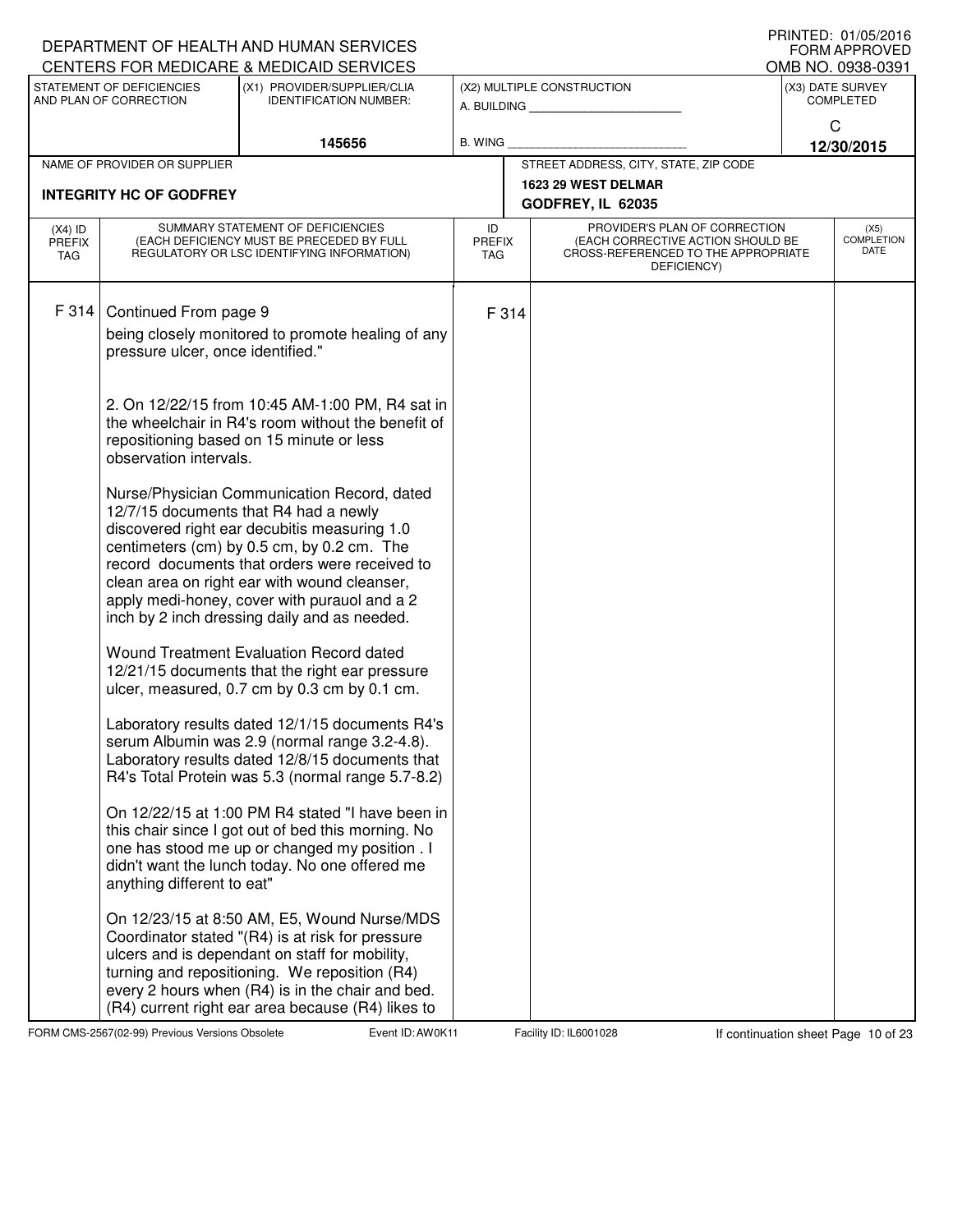| DEPARTMENT OF HEALTH AND HUMAN SERVICES |                                                                                                                                                                                                                                                                                                                                                                                 | FRINTED. UT/U3/ZUTO<br><b>FORM APPROVED</b><br>OMB NO. 0938-0391                                                                                                                                                                                                                                                                                 |                            |                |                                                                                                                          |                                      |                                   |
|-----------------------------------------|---------------------------------------------------------------------------------------------------------------------------------------------------------------------------------------------------------------------------------------------------------------------------------------------------------------------------------------------------------------------------------|--------------------------------------------------------------------------------------------------------------------------------------------------------------------------------------------------------------------------------------------------------------------------------------------------------------------------------------------------|----------------------------|----------------|--------------------------------------------------------------------------------------------------------------------------|--------------------------------------|-----------------------------------|
|                                         | STATEMENT OF DEFICIENCIES<br>AND PLAN OF CORRECTION                                                                                                                                                                                                                                                                                                                             | CENTERS FOR MEDICARE & MEDICAID SERVICES<br>(X1) PROVIDER/SUPPLIER/CLIA<br><b>IDENTIFICATION NUMBER:</b>                                                                                                                                                                                                                                         |                            |                | (X2) MULTIPLE CONSTRUCTION                                                                                               | (X3) DATE SURVEY<br><b>COMPLETED</b> |                                   |
|                                         |                                                                                                                                                                                                                                                                                                                                                                                 |                                                                                                                                                                                                                                                                                                                                                  |                            |                | A. BUILDING                                                                                                              |                                      | C                                 |
|                                         |                                                                                                                                                                                                                                                                                                                                                                                 | 145656                                                                                                                                                                                                                                                                                                                                           | <b>B. WING</b>             |                |                                                                                                                          |                                      | 12/30/2015                        |
|                                         | NAME OF PROVIDER OR SUPPLIER                                                                                                                                                                                                                                                                                                                                                    |                                                                                                                                                                                                                                                                                                                                                  |                            |                | STREET ADDRESS, CITY, STATE, ZIP CODE<br>1623 29 WEST DELMAR                                                             |                                      |                                   |
|                                         | <b>INTEGRITY HC OF GODFREY</b>                                                                                                                                                                                                                                                                                                                                                  |                                                                                                                                                                                                                                                                                                                                                  |                            |                | GODFREY, IL 62035                                                                                                        |                                      |                                   |
| $(X4)$ ID<br><b>PREFIX</b><br>TAG       |                                                                                                                                                                                                                                                                                                                                                                                 | SUMMARY STATEMENT OF DEFICIENCIES<br>(EACH DEFICIENCY MUST BE PRECEDED BY FULL<br>REGULATORY OR LSC IDENTIFYING INFORMATION)                                                                                                                                                                                                                     | ID<br><b>PREFIX</b><br>TAG |                | PROVIDER'S PLAN OF CORRECTION<br>(EACH CORRECTIVE ACTION SHOULD BE<br>CROSS-REFERENCED TO THE APPROPRIATE<br>DEFICIENCY) |                                      | (X5)<br><b>COMPLETION</b><br>DATE |
| F 314<br>F 325<br>$SS=D$                | Continued From page 10<br>(E10), Wound Nurse Practitioner"<br>UNLESS UNAVOIDABLE                                                                                                                                                                                                                                                                                                | sleep on the right side. (R4) refuses the<br>nutritional supplements and we have notified the<br>483.25(i) MAINTAIN NUTRITION STATUS                                                                                                                                                                                                             |                            | F 314<br>F 325 |                                                                                                                          |                                      |                                   |
|                                         | Based on a resident's comprehensive<br>assessment, the facility must ensure that a<br>resident -<br>(1) Maintains acceptable parameters of nutritional<br>status, such as body weight and protein levels,<br>unless the resident's clinical condition<br>demonstrates that this is not possible; and<br>(2) Receives a therapeutic diet when there is a<br>nutritional problem. |                                                                                                                                                                                                                                                                                                                                                  |                            |                |                                                                                                                          |                                      |                                   |
|                                         | by:<br>nutrition in the sample of eleven.                                                                                                                                                                                                                                                                                                                                       | This REQUIREMENT is not met as evidenced<br>Based on observation, record review, and<br>interview, the facility failed to ensure adequate<br>nutrition for 1 of 11 residents (R4) reviewed for                                                                                                                                                   |                            |                |                                                                                                                          |                                      |                                   |
|                                         | Findings include:                                                                                                                                                                                                                                                                                                                                                               |                                                                                                                                                                                                                                                                                                                                                  |                            |                |                                                                                                                          |                                      |                                   |
|                                         | AM-1:00 PM).                                                                                                                                                                                                                                                                                                                                                                    | 1. On 12/22/15 at 1:00 PM, R4's lunch tray<br>(served at 12:15 PM), consisted of two cups of<br>beverages, ice cream, and turkey pot pie. R4 ate<br>a few bites of ice cream. R4 did not eat any<br>turkey pot pie. No alternative foods or super<br>cereal was offered at lunch meal, based on<br>continuous 15 minute or less intervals (10:45 |                            |                |                                                                                                                          |                                      |                                   |
|                                         |                                                                                                                                                                                                                                                                                                                                                                                 | Laboratory results dated 12/1/15 documents R4's                                                                                                                                                                                                                                                                                                  |                            |                |                                                                                                                          |                                      |                                   |

FORM CMS-2567(02-99) Previous Versions Obsolete **AUD: AWOK Event ID: AW0K11** Facility ID: IL6001028 If continuation sheet Page 11 of 23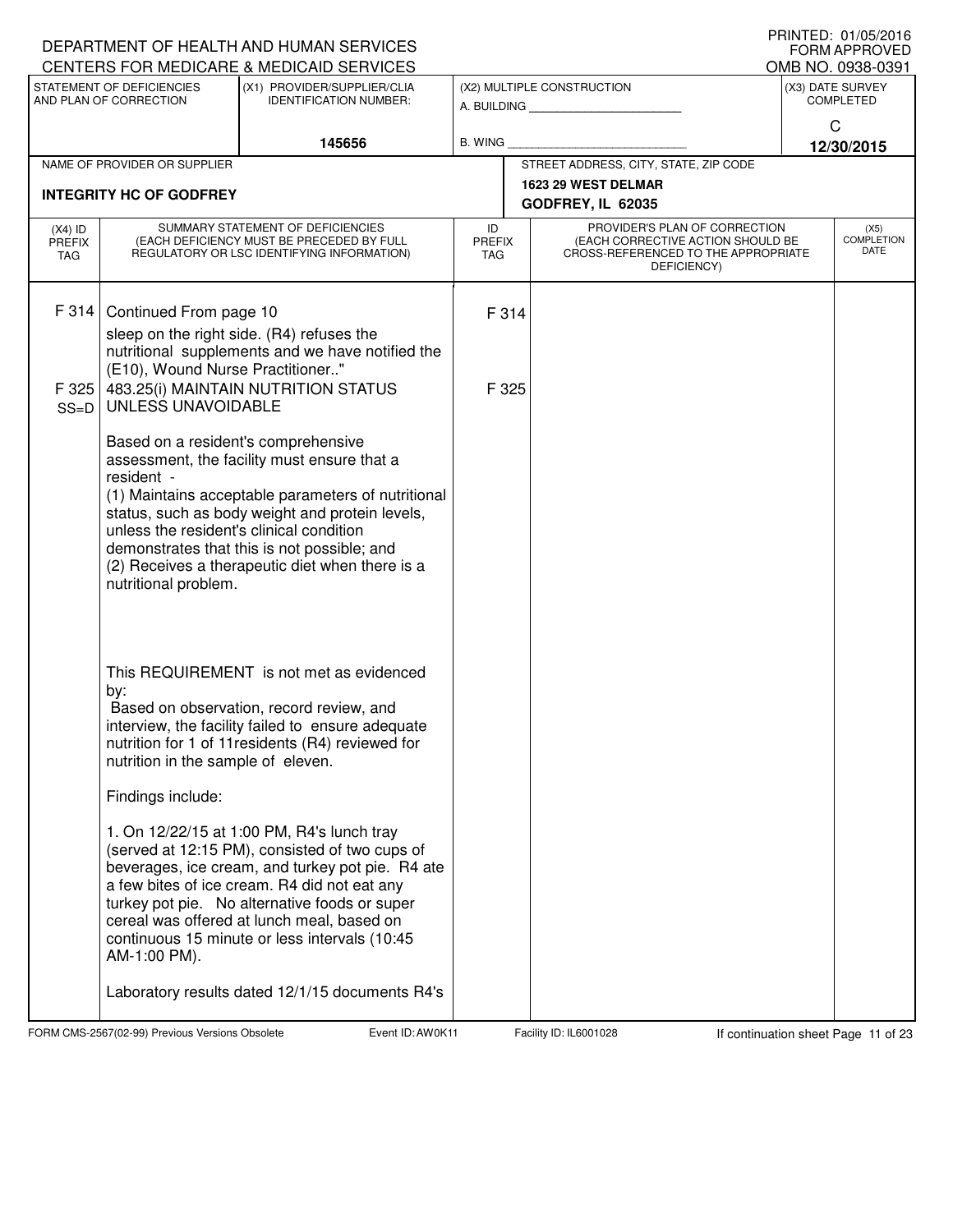|                                   |                                                                   | DEPARTMENT OF HEALTH AND HUMAN SERVICES                                                                                                                                                                                                                                                                                                                                                                                                                                                                                                                                                                                                                                                           |                                   |                                                                                                                          | <b>FORM APPROVED</b>                 |
|-----------------------------------|-------------------------------------------------------------------|---------------------------------------------------------------------------------------------------------------------------------------------------------------------------------------------------------------------------------------------------------------------------------------------------------------------------------------------------------------------------------------------------------------------------------------------------------------------------------------------------------------------------------------------------------------------------------------------------------------------------------------------------------------------------------------------------|-----------------------------------|--------------------------------------------------------------------------------------------------------------------------|--------------------------------------|
|                                   |                                                                   | CENTERS FOR MEDICARE & MEDICAID SERVICES                                                                                                                                                                                                                                                                                                                                                                                                                                                                                                                                                                                                                                                          |                                   |                                                                                                                          | OMB NO. 0938-0391                    |
|                                   | STATEMENT OF DEFICIENCIES<br>AND PLAN OF CORRECTION               | (X1) PROVIDER/SUPPLIER/CLIA<br><b>IDENTIFICATION NUMBER:</b>                                                                                                                                                                                                                                                                                                                                                                                                                                                                                                                                                                                                                                      |                                   | (X2) MULTIPLE CONSTRUCTION<br>A. BUILDING                                                                                | (X3) DATE SURVEY<br><b>COMPLETED</b> |
|                                   |                                                                   | 145656                                                                                                                                                                                                                                                                                                                                                                                                                                                                                                                                                                                                                                                                                            | <b>B. WING</b>                    |                                                                                                                          | C<br>12/30/2015                      |
|                                   | NAME OF PROVIDER OR SUPPLIER                                      |                                                                                                                                                                                                                                                                                                                                                                                                                                                                                                                                                                                                                                                                                                   |                                   | STREET ADDRESS, CITY, STATE, ZIP CODE                                                                                    |                                      |
|                                   | <b>INTEGRITY HC OF GODFREY</b>                                    |                                                                                                                                                                                                                                                                                                                                                                                                                                                                                                                                                                                                                                                                                                   |                                   | 1623 29 WEST DELMAR<br>GODFREY, IL 62035                                                                                 |                                      |
| $(X4)$ ID<br><b>PREFIX</b><br>TAG |                                                                   | SUMMARY STATEMENT OF DEFICIENCIES<br>(EACH DEFICIENCY MUST BE PRECEDED BY FULL<br>REGULATORY OR LSC IDENTIFYING INFORMATION)                                                                                                                                                                                                                                                                                                                                                                                                                                                                                                                                                                      | ID<br><b>PREFIX</b><br><b>TAG</b> | PROVIDER'S PLAN OF CORRECTION<br>(EACH CORRECTIVE ACTION SHOULD BE<br>CROSS-REFERENCED TO THE APPROPRIATE<br>DEFICIENCY) | (X5)<br>COMPLETION<br>DATE           |
| F 325                             | Continued From page 11<br>loss)<br>weight loss of 17 pounds since | serum Albumin was 2.9 (normal range 3.2-4.8).<br>Laboratory results dated 12/8/15 documents that<br>R4's Total Protein was 5.3 (normal range 5.7-8.2)<br>R4's Weight and Vitals Summary documents that<br>R4's weight upon admission (10/28/15) was 135<br>pounds. R4's weight on 11/22/15 was 127.5<br>pounds (weight loss of 7.5% since admission).<br>R4's weight on 12/16/15 was 117 pounds (17.6<br>pound weight loss since admission=10% weight<br>Nutrition Therapy Dietitian Recommendation<br>dated 11/23/15 and signed by E9, Registered<br>Dietitian, documents "(R4) Poor intakes and<br>admissionRecommendations: Mechanical soft<br>diet. health shakes 10 AM and lunch and supper. | F 325                             |                                                                                                                          |                                      |
|                                   | supplements"<br>10 AM, lunch and supper                           | Offer soft snacks" Nutrition Therapy Dietitian<br>Recommendation dated 12/11/15 and signed by<br>E9, documents, "Offer supercereal at lunch and<br>supper. Ice cream BID. Encourage use of<br>Physicians Telephone Orders dated 11/24/15<br>documents, "Mechanical soft diet. Health Shakes                                                                                                                                                                                                                                                                                                                                                                                                       |                                   |                                                                                                                          |                                      |
|                                   | ounces) TID (three times per day)                                 | Physicians Telephone Orders dated 12/2/15<br>documents, "Discontinue health shakes. Start<br>Med Pass (nutritional supplement) 60 cc (2                                                                                                                                                                                                                                                                                                                                                                                                                                                                                                                                                           |                                   |                                                                                                                          |                                      |
|                                   | pain.                                                             | Physicians Telephone Orders dated 12/12/15<br>documents, "Lidocaine viscous to meals AC<br>(before meals) TID." Due to complaint of mouth                                                                                                                                                                                                                                                                                                                                                                                                                                                                                                                                                         |                                   |                                                                                                                          |                                      |
|                                   |                                                                   | No orders in R4's clinical record for ice cream                                                                                                                                                                                                                                                                                                                                                                                                                                                                                                                                                                                                                                                   |                                   |                                                                                                                          |                                      |

FORM CMS-2567(02-99) Previous Versions Obsolete **Auch Event ID: AW0K11** Facility ID: IL6001028 If continuation sheet Page 12 of 23

DEPARTMENT OF HEALTH AND HUMAN SERVICES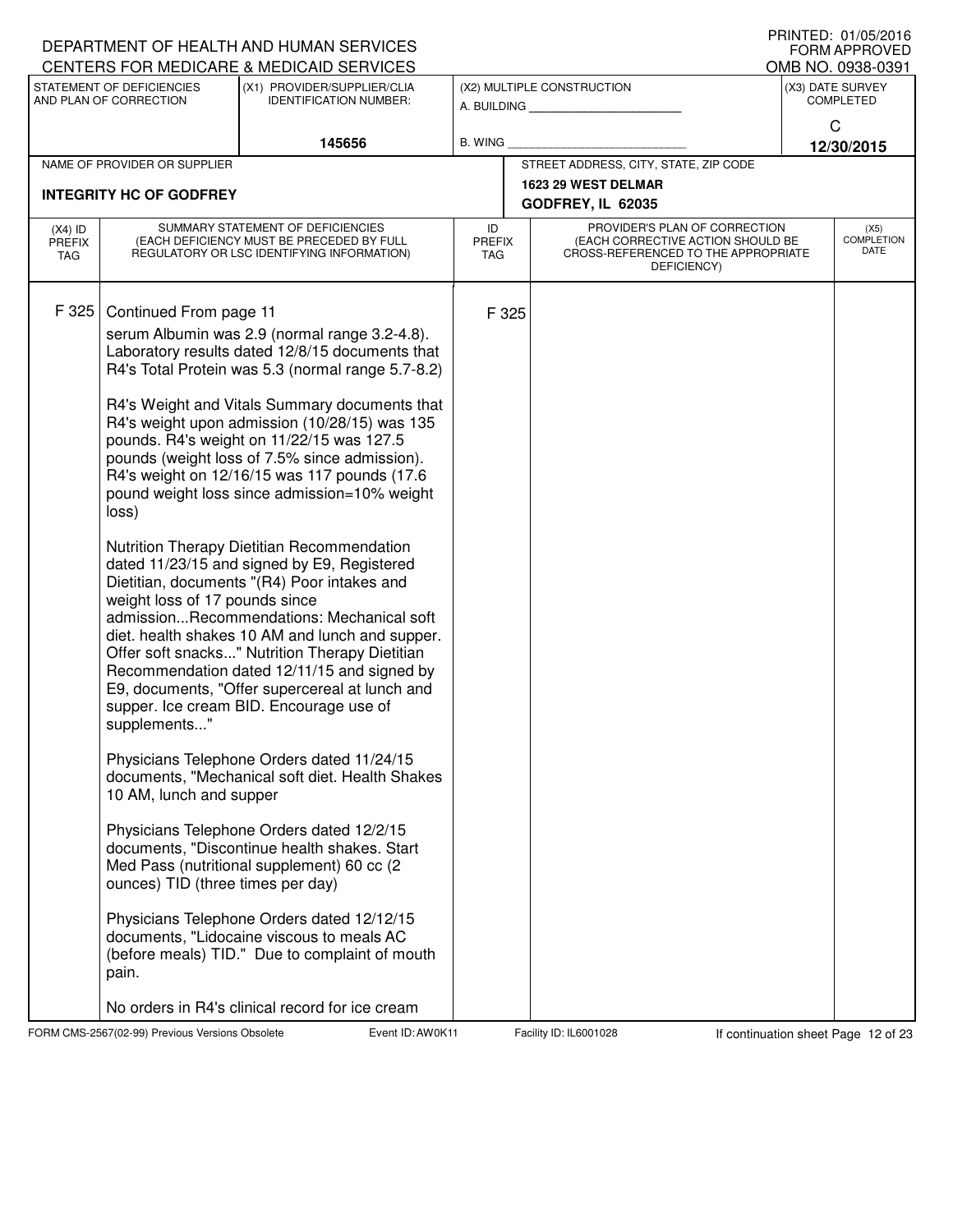|                                   |                                                                                                                    | DEPARTMENT OF HEALTH AND HUMAN SERVICES<br>CENTERS FOR MEDICARE & MEDICAID SERVICES                                                                                                                                                                                                                                                                                                                                                                                                                                                                                                                                                                                                                                                                                                                                                                                                                                                                                                                                                                                                                                                                                                           |                            |       |                                                                                                                          | FRIIVIEU. VIIUSIZUIO<br><b>FORM APPROVED</b><br>OMB NO. 0938-0391 |
|-----------------------------------|--------------------------------------------------------------------------------------------------------------------|-----------------------------------------------------------------------------------------------------------------------------------------------------------------------------------------------------------------------------------------------------------------------------------------------------------------------------------------------------------------------------------------------------------------------------------------------------------------------------------------------------------------------------------------------------------------------------------------------------------------------------------------------------------------------------------------------------------------------------------------------------------------------------------------------------------------------------------------------------------------------------------------------------------------------------------------------------------------------------------------------------------------------------------------------------------------------------------------------------------------------------------------------------------------------------------------------|----------------------------|-------|--------------------------------------------------------------------------------------------------------------------------|-------------------------------------------------------------------|
|                                   | STATEMENT OF DEFICIENCIES<br>AND PLAN OF CORRECTION                                                                | (X1) PROVIDER/SUPPLIER/CLIA<br><b>IDENTIFICATION NUMBER:</b>                                                                                                                                                                                                                                                                                                                                                                                                                                                                                                                                                                                                                                                                                                                                                                                                                                                                                                                                                                                                                                                                                                                                  |                            |       | (X2) MULTIPLE CONSTRUCTION<br>A. BUILDING                                                                                | (X3) DATE SURVEY<br><b>COMPLETED</b>                              |
|                                   |                                                                                                                    | 145656                                                                                                                                                                                                                                                                                                                                                                                                                                                                                                                                                                                                                                                                                                                                                                                                                                                                                                                                                                                                                                                                                                                                                                                        | <b>B. WING</b>             |       |                                                                                                                          | C<br>12/30/2015                                                   |
|                                   | NAME OF PROVIDER OR SUPPLIER                                                                                       |                                                                                                                                                                                                                                                                                                                                                                                                                                                                                                                                                                                                                                                                                                                                                                                                                                                                                                                                                                                                                                                                                                                                                                                               |                            |       | STREET ADDRESS, CITY, STATE, ZIP CODE                                                                                    |                                                                   |
|                                   | <b>INTEGRITY HC OF GODFREY</b>                                                                                     |                                                                                                                                                                                                                                                                                                                                                                                                                                                                                                                                                                                                                                                                                                                                                                                                                                                                                                                                                                                                                                                                                                                                                                                               |                            |       | 1623 29 WEST DELMAR<br>GODFREY, IL 62035                                                                                 |                                                                   |
| $(X4)$ ID<br><b>PREFIX</b><br>TAG |                                                                                                                    | SUMMARY STATEMENT OF DEFICIENCIES<br>(EACH DEFICIENCY MUST BE PRECEDED BY FULL<br>REGULATORY OR LSC IDENTIFYING INFORMATION)                                                                                                                                                                                                                                                                                                                                                                                                                                                                                                                                                                                                                                                                                                                                                                                                                                                                                                                                                                                                                                                                  | ID<br><b>PREFIX</b><br>TAG |       | PROVIDER'S PLAN OF CORRECTION<br>(EACH CORRECTIVE ACTION SHOULD BE<br>CROSS-REFERENCED TO THE APPROPRIATE<br>DEFICIENCY) | (X5)<br><b>COMPLETION</b><br>DATE                                 |
| F 325                             | Continued From page 12<br>supper<br>(R4) was referred to oral surgeon"<br>12/23/15<br>(Lidocaine).<br>Practitioner | twice a day (BID) or supercereal at lunch and<br>Dietary note dated 12/2/15 documents, "(R4)<br>went to dentist yesterday related to mouth pain.<br>December 2015 Medication Administration<br>Record (MAR) documents that R4 refused the<br>Med Pass nutritional supplement from 12/2/15-<br>R4's Care Plan dated 11/12/15 documents,<br>"Assess need for dietary modifications and<br>consult RD (Registered Dietitian). Monitor<br>consumption and offer alternative for food<br>resident does not like". No further update on<br>care plan concerning weight loss since 11/12/15.<br>Care plan did not address; R4's dietary consult<br>12/11/15, Med pass supplement 60 CC,<br>supercereal at lunch and supper, ice cream twice<br>a day, mouth pain and mouth pain medication.<br>On 12/22/15 at 1:00 PM, R4 stated "I didn't want<br>the lunch today. They know I cant eat that stuff.<br>No one offered me anything different to eat or any<br>cereal. No snack was offered at 10AM"<br>On 12/23/15 at 8:50 AM, E5, Wound Nurse/MDS<br>Coordinator stated "(R4) is at risk for pressure<br>ulcers. (R4) refuses the nutritional supplements<br>and we had notified (E10), Wound Nurse |                            | F 325 |                                                                                                                          |                                                                   |
|                                   |                                                                                                                    | On 12/23/15 at 9:00 AM, E10, stated, "(R4) is at<br>risk for pressure ulcers because of (R4's)<br>nutritional status and immobility. I was aware that<br>(R4) was not eating well, losing weight, and was                                                                                                                                                                                                                                                                                                                                                                                                                                                                                                                                                                                                                                                                                                                                                                                                                                                                                                                                                                                     |                            |       |                                                                                                                          |                                                                   |

FORM CMS-2567(02-99) Previous Versions Obsolete **AUD: AWOK Event ID: AW0K11** Facility ID: IL6001028 If continuation sheet Page 13 of 23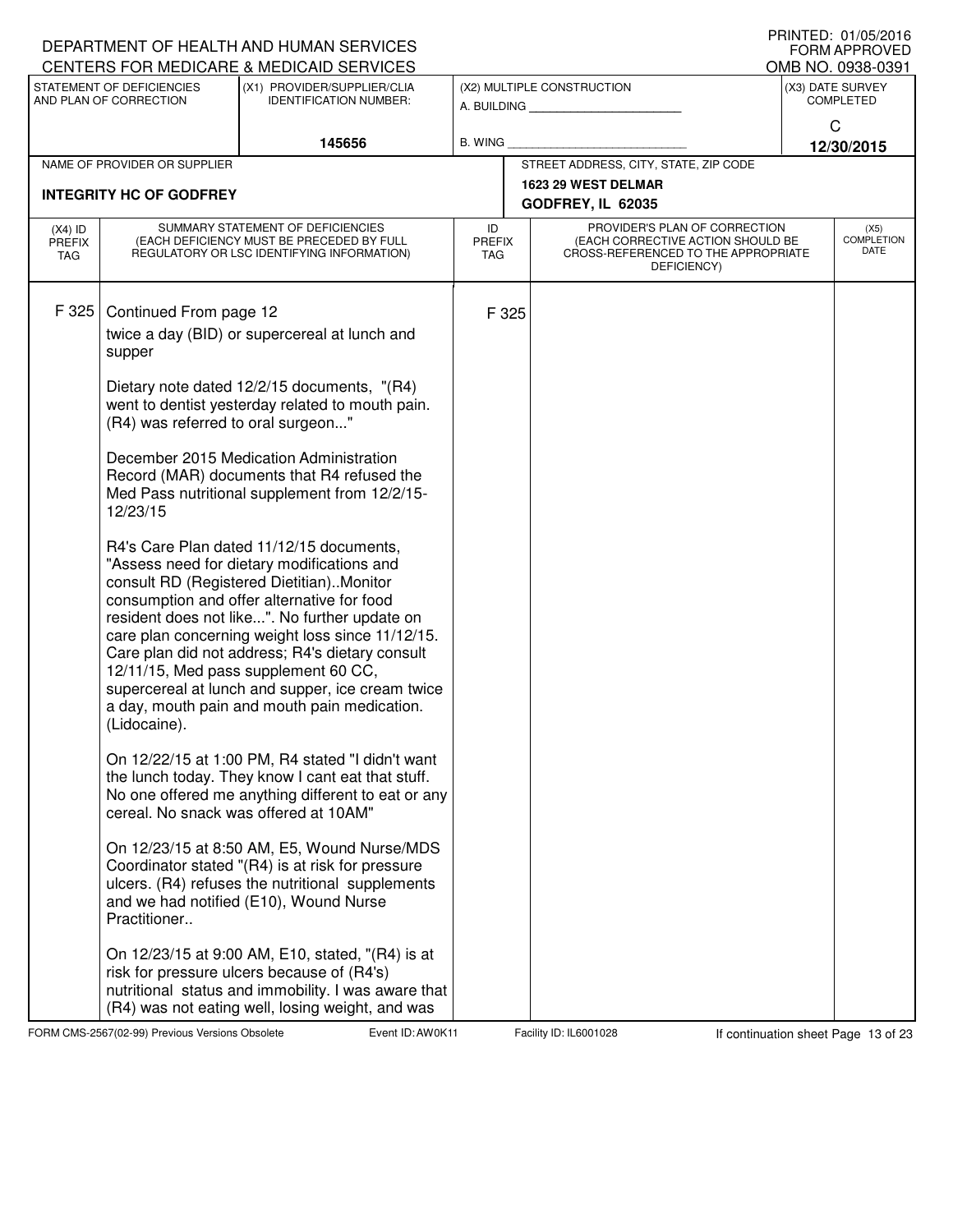|                                   |                                                   | DEPARTMENT OF HEALTH AND HUMAN SERVICES<br>CENTERS FOR MEDICARE & MEDICAID SERVICES                                                                                                                                                                                                                                                                                                                                                              |                                   |                                                                                                                          |              | FORM APPROVED<br>OMB NO. 0938-0391 |
|-----------------------------------|---------------------------------------------------|--------------------------------------------------------------------------------------------------------------------------------------------------------------------------------------------------------------------------------------------------------------------------------------------------------------------------------------------------------------------------------------------------------------------------------------------------|-----------------------------------|--------------------------------------------------------------------------------------------------------------------------|--------------|------------------------------------|
|                                   | STATEMENT OF DEFICIENCIES                         | (X1) PROVIDER/SUPPLIER/CLIA                                                                                                                                                                                                                                                                                                                                                                                                                      |                                   | (X2) MULTIPLE CONSTRUCTION                                                                                               |              | (X3) DATE SURVEY                   |
|                                   | AND PLAN OF CORRECTION                            | <b>IDENTIFICATION NUMBER:</b>                                                                                                                                                                                                                                                                                                                                                                                                                    |                                   | A. BUILDING <b>A.</b> BUILDING                                                                                           | $\mathsf{C}$ | <b>COMPLETED</b>                   |
|                                   |                                                   | 145656                                                                                                                                                                                                                                                                                                                                                                                                                                           | B. WING                           |                                                                                                                          |              | 12/30/2015                         |
|                                   | NAME OF PROVIDER OR SUPPLIER                      |                                                                                                                                                                                                                                                                                                                                                                                                                                                  |                                   | STREET ADDRESS, CITY, STATE, ZIP CODE                                                                                    |              |                                    |
|                                   | <b>INTEGRITY HC OF GODFREY</b>                    |                                                                                                                                                                                                                                                                                                                                                                                                                                                  |                                   | 1623 29 WEST DELMAR                                                                                                      |              |                                    |
|                                   |                                                   |                                                                                                                                                                                                                                                                                                                                                                                                                                                  |                                   | GODFREY, IL 62035                                                                                                        |              |                                    |
| $(X4)$ ID<br><b>PREFIX</b><br>TAG |                                                   | SUMMARY STATEMENT OF DEFICIENCIES<br>(EACH DEFICIENCY MUST BE PRECEDED BY FULL<br>REGULATORY OR LSC IDENTIFYING INFORMATION)                                                                                                                                                                                                                                                                                                                     | ID<br><b>PREFIX</b><br><b>TAG</b> | PROVIDER'S PLAN OF CORRECTION<br>(EACH CORRECTIVE ACTION SHOULD BE<br>CROSS-REFERENCED TO THE APPROPRIATE<br>DEFICIENCY) |              | (X5)<br>COMPLETION<br>DATE         |
| F 325                             | Continued From page 13<br>the supplement to (R4)" | refusing to take the nutritional supplement three<br>times a day. I want the staff to continue to offer                                                                                                                                                                                                                                                                                                                                          | F 325                             |                                                                                                                          |              |                                    |
|                                   | dietary just sends it out. "                      | On 12/29/15 at 8:45 AM, E12 (Dietary Manager)<br>stated, "(E9) saw (R4) on 12/11/15 and<br>recommended super cereal at lunch and supper<br>and ice cream twice a day. The staff should offer<br>the supercereal at lunch and supper, which (R4)<br>told me she likes. We send out the ice cream or a<br>snack at 10 AM and then later in the day. I am not<br>sure who gives the superceral and snacks to R4,                                    |                                   |                                                                                                                          |              |                                    |
| F 332<br>$SS=D$                   | the plan of care."<br>RATES OF 5% OR MORE         | 2. Policy titled Management of Nutrition and<br>Hydration (revised March 2006) documents, "18.<br>Residents with a significant weight loss will be<br>followed weekly in the Standards of Care<br>meeting, and interventions should be monitored<br>for effectiveness. 22. Care plan and MDS need to<br>be evaluated and revised as the residents<br>condition changes and/or interventions that effect<br>483.25(m)(1) FREE OF MEDICATION ERROR | F 332                             |                                                                                                                          |              |                                    |
|                                   |                                                   | The facility must ensure that it is free of<br>medication error rates of five percent or greater.                                                                                                                                                                                                                                                                                                                                                |                                   |                                                                                                                          |              |                                    |
|                                   | by:                                               | This REQUIREMENT is not met as evidenced<br>Based on observation and record review, the<br>facility failed to ensure residents are receiving<br>medications as ordered by their Physicians.<br>There were 27 opportunities with 2 errors                                                                                                                                                                                                         |                                   |                                                                                                                          |              |                                    |

FORM CMS-2567(02-99) Previous Versions Obsolete **Auch Event ID: AW0K11** Facility ID: IL6001028 If continuation sheet Page 14 of 23

DEPARTMENT OF HEALTH AND HUMAN SERVICES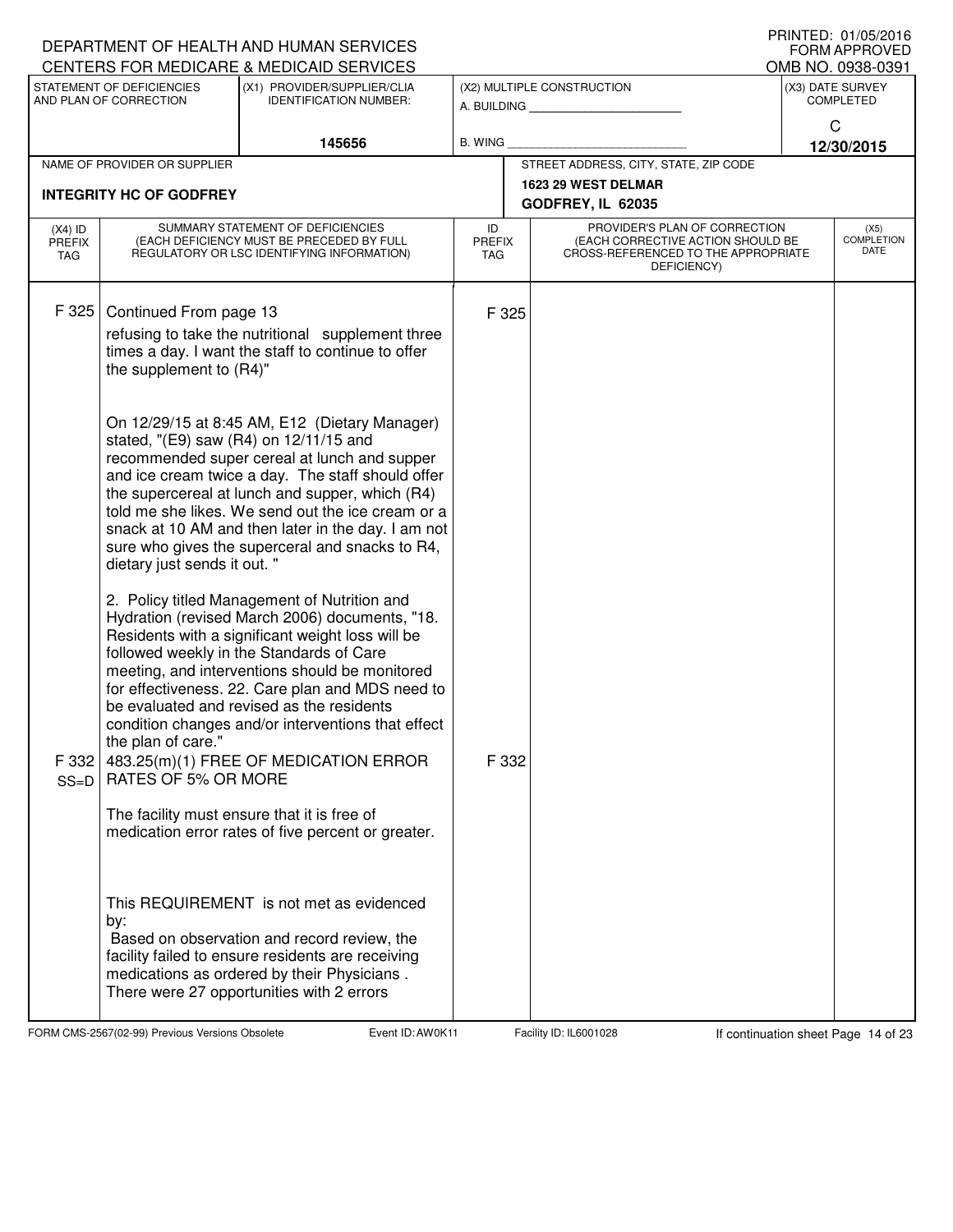|                                   |                                                     | DEPARTMENT OF HEALTH AND HUMAN SERVICES<br>CENTERS FOR MEDICARE & MEDICAID SERVICES                                                                                                                                                                                                                                                                                                                                                                                                                                                                                |                                   |       |                                                                                                                          |              | IIUINILLY. VI/VJ/ZVIV<br><b>FORM APPROVED</b><br>OMB NO. 0938-0391 |
|-----------------------------------|-----------------------------------------------------|--------------------------------------------------------------------------------------------------------------------------------------------------------------------------------------------------------------------------------------------------------------------------------------------------------------------------------------------------------------------------------------------------------------------------------------------------------------------------------------------------------------------------------------------------------------------|-----------------------------------|-------|--------------------------------------------------------------------------------------------------------------------------|--------------|--------------------------------------------------------------------|
|                                   | STATEMENT OF DEFICIENCIES<br>AND PLAN OF CORRECTION | (X1) PROVIDER/SUPPLIER/CLIA<br><b>IDENTIFICATION NUMBER:</b>                                                                                                                                                                                                                                                                                                                                                                                                                                                                                                       |                                   |       | (X2) MULTIPLE CONSTRUCTION<br>A. BUILDING                                                                                |              | (X3) DATE SURVEY<br><b>COMPLETED</b>                               |
|                                   |                                                     | 145656                                                                                                                                                                                                                                                                                                                                                                                                                                                                                                                                                             | B. WING                           |       |                                                                                                                          | $\mathsf{C}$ | 12/30/2015                                                         |
|                                   | NAME OF PROVIDER OR SUPPLIER                        |                                                                                                                                                                                                                                                                                                                                                                                                                                                                                                                                                                    |                                   |       | STREET ADDRESS, CITY, STATE, ZIP CODE                                                                                    |              |                                                                    |
|                                   | <b>INTEGRITY HC OF GODFREY</b>                      |                                                                                                                                                                                                                                                                                                                                                                                                                                                                                                                                                                    |                                   |       | 1623 29 WEST DELMAR<br>GODFREY, IL 62035                                                                                 |              |                                                                    |
| $(X4)$ ID<br><b>PREFIX</b><br>TAG |                                                     | SUMMARY STATEMENT OF DEFICIENCIES<br>(EACH DEFICIENCY MUST BE PRECEDED BY FULL<br>REGULATORY OR LSC IDENTIFYING INFORMATION)                                                                                                                                                                                                                                                                                                                                                                                                                                       | ID<br><b>PREFIX</b><br><b>TAG</b> |       | PROVIDER'S PLAN OF CORRECTION<br>(EACH CORRECTIVE ACTION SHOULD BE<br>CROSS-REFERENCED TO THE APPROPRIATE<br>DEFICIENCY) |              | (X5)<br><b>COMPLETION</b><br>DATE                                  |
| F 332                             | Continued From page 14<br>Findings include:         | resulting in a 7.4% medication error rate. The<br>errors involved R5 and R7 in the sample of 11.                                                                                                                                                                                                                                                                                                                                                                                                                                                                   |                                   | F 332 |                                                                                                                          |              |                                                                    |
|                                   | AM.                                                 | 1 R7's Physician Order Sheet for December<br>2015, documented R7 is to get Lansoprazol<br>(Prevacid) 15 mg (milligrams) QD (daily) at 7:00                                                                                                                                                                                                                                                                                                                                                                                                                         |                                   |       |                                                                                                                          |              |                                                                    |
|                                   | Lansoprazol 15 mg.                                  | During medication pass on 12/23/15, E6 gave R7<br>medications at 9:10 AM, which included                                                                                                                                                                                                                                                                                                                                                                                                                                                                           |                                   |       |                                                                                                                          |              |                                                                    |
|                                   | preferably breakfast.                               | The Geriatric Dosage Handbook, 12th Edition,<br>The 2015 Physician Desk Reference and the<br>Prevacid Wed Site document that Lansoprazol<br>(Prevacid) should be given before a meal,                                                                                                                                                                                                                                                                                                                                                                              |                                   |       |                                                                                                                          |              |                                                                    |
|                                   | medication pass.                                    | On 12/22/15 at 1:30 PM, E2, DON, stated that it<br>was the facility's practice to administer<br>medications within a 2 hour window, 1 hour<br>before through 1 hour after the scheduled time.<br>On 12/23/15 at 1:00 PM, E7 stated she gave R7<br>Lansoprazol 15 mg during the observed                                                                                                                                                                                                                                                                            |                                   |       |                                                                                                                          |              |                                                                    |
|                                   |                                                     | 2. R5's December 2015 physician's orders<br>include an order for Marinol 5mg 1 capsule by<br>mouth three times daily to be given at 6am, 1pm<br>and 5pm. On 12/22/15 at 2:25pm, E6 Licensed<br>Practical Nurse (LPN) punched a capsule of<br>Marinol out of the medication card and stated she<br>was just getting ready to give R5 the 1pm dose of<br>Marinol. E6 stated she just hadn't gotten it out to<br>give yet as it is stored in the refrigerator. The<br>Medication Administration Record was also not<br>initialed as given nor was the dose documented |                                   |       |                                                                                                                          |              |                                                                    |

FORM CMS-2567(02-99) Previous Versions Obsolete **Auch Event ID: AW0K11** Facility ID: IL6001028 If continuation sheet Page 15 of 23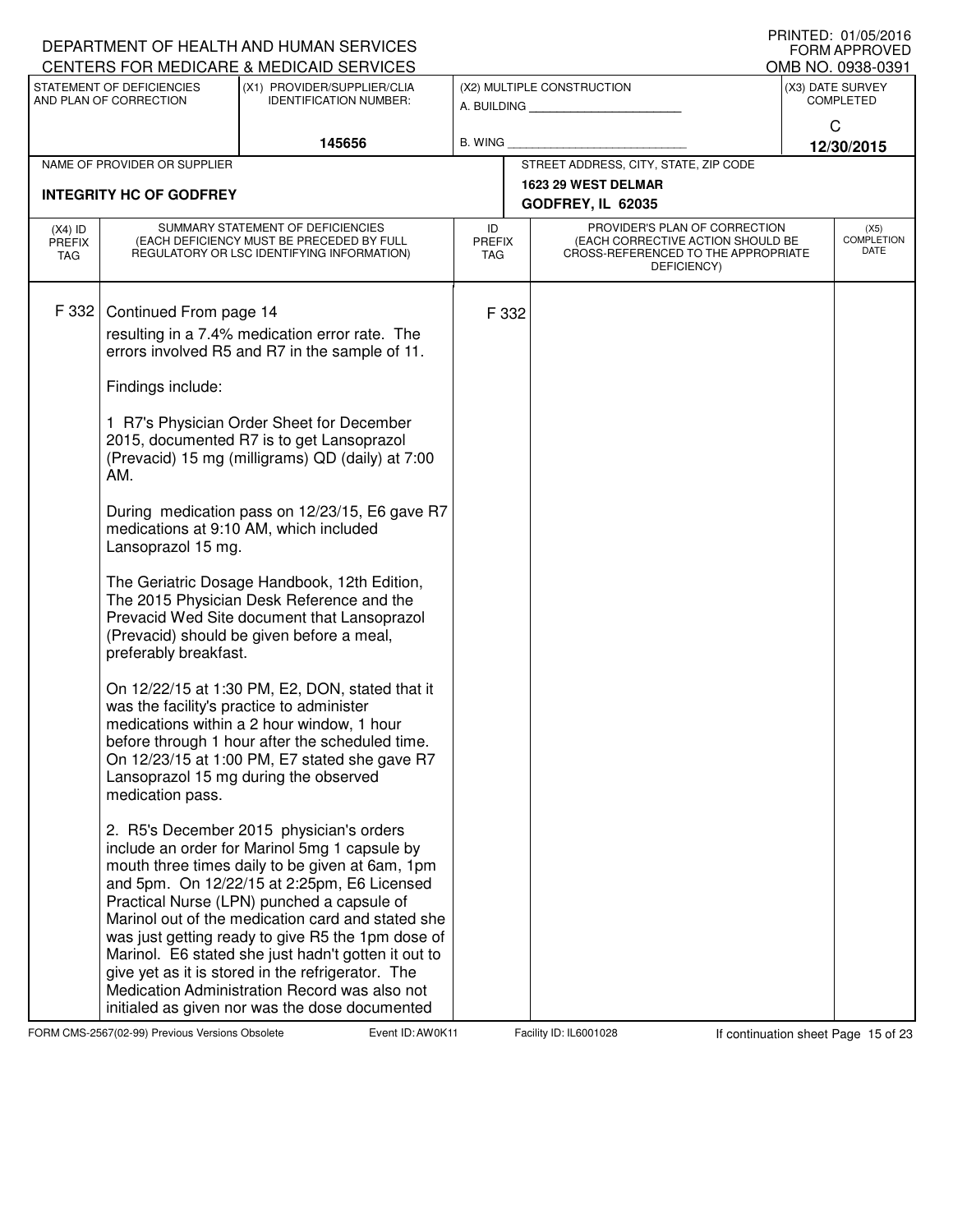|                                   |                                                                                                        | DEPARTMENT OF HEALTH AND HUMAN SERVICES<br>CENTERS FOR MEDICARE & MEDICAID SERVICES                                                                                                                                                                                                                                                                                                                                                                                                           |                     |                                                                                                                          | FRINTED. UT/U3/ZUTO<br><b>FORM APPROVED</b><br>OMB NO. 0938-0391 |
|-----------------------------------|--------------------------------------------------------------------------------------------------------|-----------------------------------------------------------------------------------------------------------------------------------------------------------------------------------------------------------------------------------------------------------------------------------------------------------------------------------------------------------------------------------------------------------------------------------------------------------------------------------------------|---------------------|--------------------------------------------------------------------------------------------------------------------------|------------------------------------------------------------------|
|                                   | STATEMENT OF DEFICIENCIES<br>AND PLAN OF CORRECTION                                                    | (X1) PROVIDER/SUPPLIER/CLIA<br><b>IDENTIFICATION NUMBER:</b>                                                                                                                                                                                                                                                                                                                                                                                                                                  |                     | (X2) MULTIPLE CONSTRUCTION<br>A. BUILDING <b>A.</b> BUILDING                                                             | (X3) DATE SURVEY<br><b>COMPLETED</b>                             |
|                                   |                                                                                                        | 145656                                                                                                                                                                                                                                                                                                                                                                                                                                                                                        | <b>B. WING</b>      |                                                                                                                          | C<br>12/30/2015                                                  |
|                                   | NAME OF PROVIDER OR SUPPLIER                                                                           |                                                                                                                                                                                                                                                                                                                                                                                                                                                                                               |                     | STREET ADDRESS, CITY, STATE, ZIP CODE                                                                                    |                                                                  |
|                                   | <b>INTEGRITY HC OF GODFREY</b>                                                                         |                                                                                                                                                                                                                                                                                                                                                                                                                                                                                               |                     | 1623 29 WEST DELMAR<br>GODFREY, IL 62035                                                                                 |                                                                  |
| $(X4)$ ID<br><b>PREFIX</b><br>TAG |                                                                                                        | SUMMARY STATEMENT OF DEFICIENCIES<br>(EACH DEFICIENCY MUST BE PRECEDED BY FULL<br>REGULATORY OR LSC IDENTIFYING INFORMATION)                                                                                                                                                                                                                                                                                                                                                                  | ID<br>PREFIX<br>TAG | PROVIDER'S PLAN OF CORRECTION<br>(EACH CORRECTIVE ACTION SHOULD BE<br>CROSS-REFERENCED TO THE APPROPRIATE<br>DEFICIENCY) | (X5)<br><b>COMPLETION</b><br>DATE                                |
| F 332<br>F 363                    | Continued From page 15<br>2:25pm.                                                                      | given on the Controlled Substance Sheet as of<br>483.35(c) MENUS MEET RES NEEDS/PREP IN                                                                                                                                                                                                                                                                                                                                                                                                       | F 332<br>F 363      |                                                                                                                          |                                                                  |
| $SS=D$                            | ADVANCE/FOLLOWED<br>and be followed.<br>by:<br>nutrition in the sample of eleven.<br>Findings include: | Menus must meet the nutritional needs of<br>residents in accordance with the recommended<br>dietary allowances of the Food and Nutrition<br>Board of the National Research Council, National<br>Academy of Sciences; be prepared in advance;<br>This REQUIREMENT is not met as evidenced<br>Based on observation, record review, and<br>interview, the facility failed to follow the recipe to<br>ensure adequate protein amounts during meals<br>for 2 of 11 residents (R3, R4) reviewed for |                     |                                                                                                                          |                                                                  |
|                                   | total Protin are below normal range.<br>served turkey pot pie for lunch meal.                          | 1. On 12/22/15 at 12:25 PM, sample serving of<br>turkey pot pie had no identifiable turkey in it.<br>2. On 12/22/15 at 12:25PM R4 was served<br>turkey pot pie for lunch. Laboratory results dated<br>12/1/15 documents R5's Albumin and on 12/8/15<br>3. On 12/22/15 at 11:00 AM, R3 was identified by<br>E1, Facility Administrator as being interviewable.<br>On 12/22/15 at 11:30 AM-12:30 PM, the facility<br>On 12/22/15 at 12:00 PM, R3 stated "I don't have                           |                     |                                                                                                                          |                                                                  |

FORM CMS-2567(02-99) Previous Versions Obsolete **AUD: AWOK Event ID: AW0K11** Facility ID: IL6001028 If continuation sheet Page 16 of 23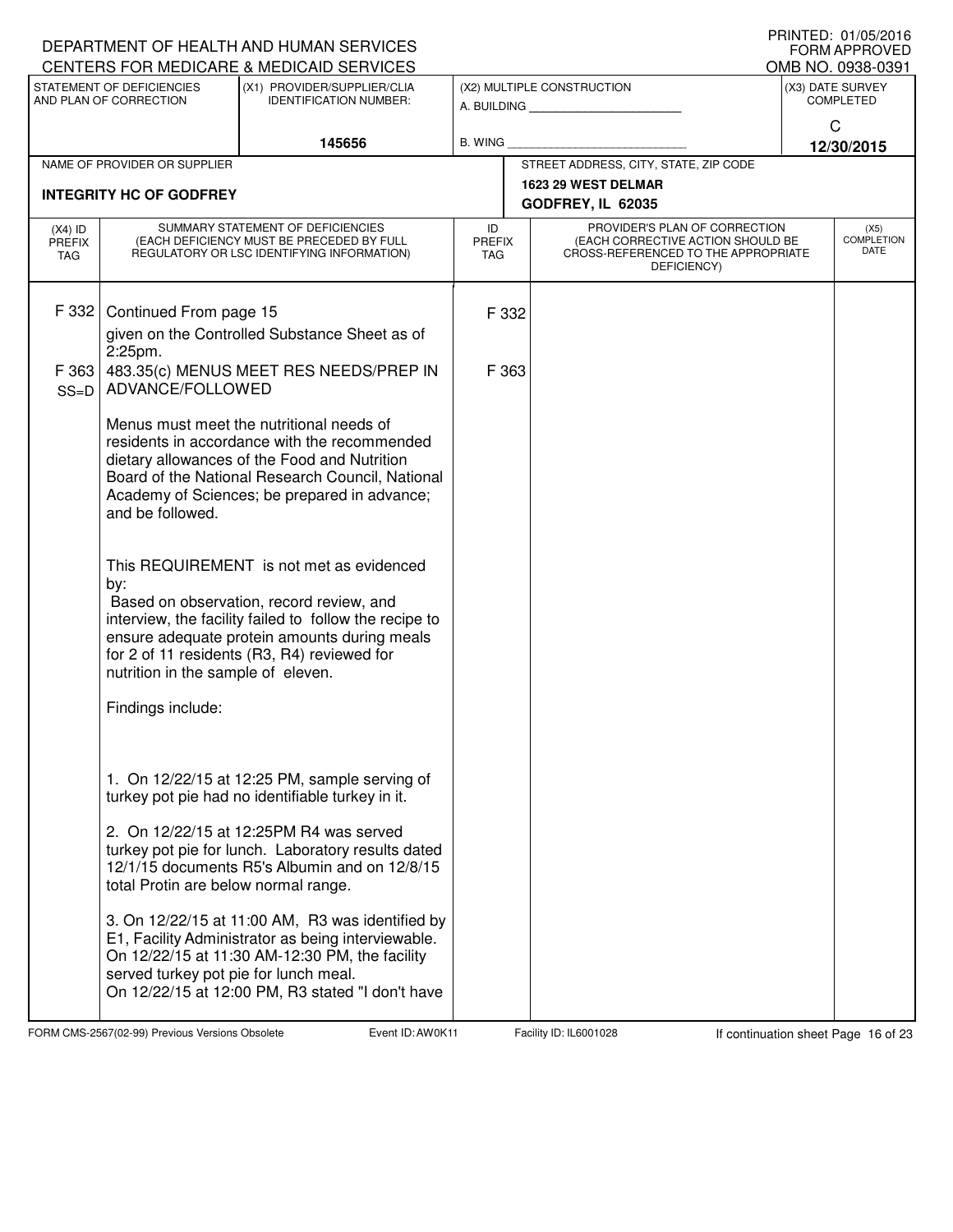|                                   |                                                              | DEPARTMENT OF HEALTH AND HUMAN SERVICES                                                                                                                                                                                                                                                                                                                        |                             |                                                                                                                          | $1$ INNILD. $0$ I/UJ/LUIU<br><b>FORM APPROVED</b> |
|-----------------------------------|--------------------------------------------------------------|----------------------------------------------------------------------------------------------------------------------------------------------------------------------------------------------------------------------------------------------------------------------------------------------------------------------------------------------------------------|-----------------------------|--------------------------------------------------------------------------------------------------------------------------|---------------------------------------------------|
|                                   | STATEMENT OF DEFICIENCIES                                    | CENTERS FOR MEDICARE & MEDICAID SERVICES<br>(X1) PROVIDER/SUPPLIER/CLIA                                                                                                                                                                                                                                                                                        |                             | (X2) MULTIPLE CONSTRUCTION                                                                                               | OMB NO. 0938-0391<br>(X3) DATE SURVEY             |
|                                   | AND PLAN OF CORRECTION                                       | <b>IDENTIFICATION NUMBER:</b>                                                                                                                                                                                                                                                                                                                                  |                             | A. BUILDING                                                                                                              | <b>COMPLETED</b>                                  |
|                                   |                                                              |                                                                                                                                                                                                                                                                                                                                                                |                             |                                                                                                                          | C                                                 |
|                                   | NAME OF PROVIDER OR SUPPLIER                                 | 145656                                                                                                                                                                                                                                                                                                                                                         | <b>B. WING</b>              | STREET ADDRESS, CITY, STATE, ZIP CODE                                                                                    | 12/30/2015                                        |
|                                   |                                                              |                                                                                                                                                                                                                                                                                                                                                                |                             | 1623 29 WEST DELMAR                                                                                                      |                                                   |
|                                   | <b>INTEGRITY HC OF GODFREY</b>                               |                                                                                                                                                                                                                                                                                                                                                                |                             | GODFREY, IL 62035                                                                                                        |                                                   |
| $(X4)$ ID<br><b>PREFIX</b><br>TAG |                                                              | SUMMARY STATEMENT OF DEFICIENCIES<br>(EACH DEFICIENCY MUST BE PRECEDED BY FULL<br>REGULATORY OR LSC IDENTIFYING INFORMATION)                                                                                                                                                                                                                                   | ID<br><b>PREFIX</b><br>TAG. | PROVIDER'S PLAN OF CORRECTION<br>(EACH CORRECTIVE ACTION SHOULD BE<br>CROSS-REFERENCED TO THE APPROPRIATE<br>DEFICIENCY) | (X5)<br><b>COMPLETION</b><br><b>DATE</b>          |
| F 363                             | Continued From page 16                                       | any turkey in my turkey pot pie. According to<br>MDS dated 10/1/15 R3 has one stage 111<br>pressure ulcer and 2 stage IV pressure ulcers.<br>4. Document titled Turkey Pot Pie Recipe, Week<br>4 Tuesday Lunch documents, "64 servings=20<br>pounds of Cooked seasoned turkey thigh meat."                                                                     | F 363                       |                                                                                                                          |                                                   |
|                                   |                                                              | Document titled Godfrey Menu Week 4 Tuesday<br>(12/22/15)documents, "Lunch-Turkey Pot Pie (1<br>piece= 3 ounces of protein), Strawberry Cobbler,<br>Bread Stick, Margarine, Coffee, Condiments."                                                                                                                                                               |                             |                                                                                                                          |                                                   |
|                                   |                                                              | On 12/22/15 at 12:15 PM, E11, Facility Cook<br>stated "We currently have 55 residents, so I was<br>suppose to make 64 servings of the turkey pot<br>pie, which the recipe calls for 20 pounds of<br>turkey. I ran out of turkey and I only had 10<br>pounds of turkey to put in the turkey pot pie. The<br>turkey pot pie was the protein for the lunch meal." |                             |                                                                                                                          |                                                   |
| F 425<br>$SS=E$                   | had 10 pounds of turkey."<br><b>ACCURATE PROCEDURES, RPH</b> | On 12/29/15 at 11:15 PM E12, Dietary Manager<br>stated, "I think the cook (E11) mis-spoke<br>concerning lunch on 12/22/15. The staff was<br>suppose to make 48 servings (which required 15<br>pounds of turkey). I didn't know the kitchen only<br>483.60(a),(b) PHARMACEUTICAL SVC -                                                                          | F 425                       |                                                                                                                          |                                                   |
|                                   | supervision of a licensed nurse.                             | The facility must provide routine and emergency<br>drugs and biologicals to its residents, or obtain<br>them under an agreement described in<br>§483.75(h) of this part. The facility may permit<br>unlicensed personnel to administer drugs if State<br>law permits, but only under the general                                                               |                             |                                                                                                                          |                                                   |

FORM CMS-2567(02-99) Previous Versions Obsolete **AUD: AWOK Event ID: AW0K11** Facility ID: IL6001028 If continuation sheet Page 17 of 23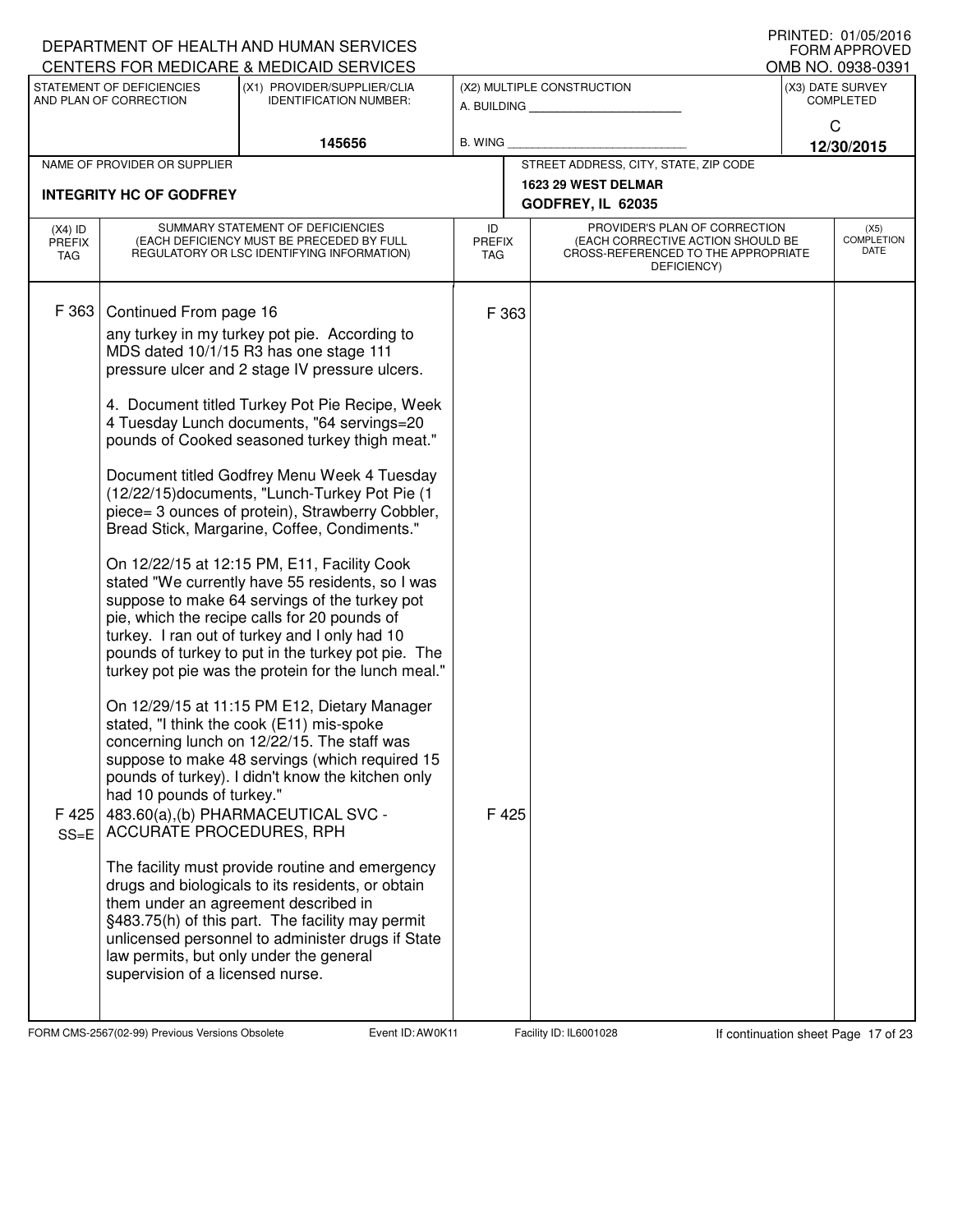|                                          |                                                                                                                                                                             | DEPARTMENT OF HEALTH AND HUMAN SERVICES<br>CENTERS FOR MEDICARE & MEDICAID SERVICES                                                                                                                                                                                                                                                                                                                                                                                                                                                                                                                                          |                                   |       |                                                                                                                          | IIUINILLU. VI/VJ/ZVIV<br><b>FORM APPROVED</b> |
|------------------------------------------|-----------------------------------------------------------------------------------------------------------------------------------------------------------------------------|------------------------------------------------------------------------------------------------------------------------------------------------------------------------------------------------------------------------------------------------------------------------------------------------------------------------------------------------------------------------------------------------------------------------------------------------------------------------------------------------------------------------------------------------------------------------------------------------------------------------------|-----------------------------------|-------|--------------------------------------------------------------------------------------------------------------------------|-----------------------------------------------|
|                                          | STATEMENT OF DEFICIENCIES                                                                                                                                                   | (X1) PROVIDER/SUPPLIER/CLIA                                                                                                                                                                                                                                                                                                                                                                                                                                                                                                                                                                                                  |                                   |       | (X2) MULTIPLE CONSTRUCTION                                                                                               | OMB NO. 0938-0391<br>(X3) DATE SURVEY         |
|                                          | AND PLAN OF CORRECTION                                                                                                                                                      | <b>IDENTIFICATION NUMBER:</b>                                                                                                                                                                                                                                                                                                                                                                                                                                                                                                                                                                                                |                                   |       | A. BUILDING                                                                                                              | <b>COMPLETED</b>                              |
|                                          |                                                                                                                                                                             | 145656                                                                                                                                                                                                                                                                                                                                                                                                                                                                                                                                                                                                                       | B. WING                           |       |                                                                                                                          | C                                             |
|                                          | NAME OF PROVIDER OR SUPPLIER                                                                                                                                                |                                                                                                                                                                                                                                                                                                                                                                                                                                                                                                                                                                                                                              |                                   |       | STREET ADDRESS, CITY, STATE, ZIP CODE                                                                                    | 12/30/2015                                    |
|                                          |                                                                                                                                                                             |                                                                                                                                                                                                                                                                                                                                                                                                                                                                                                                                                                                                                              |                                   |       | 1623 29 WEST DELMAR                                                                                                      |                                               |
|                                          | <b>INTEGRITY HC OF GODFREY</b>                                                                                                                                              |                                                                                                                                                                                                                                                                                                                                                                                                                                                                                                                                                                                                                              |                                   |       | GODFREY, IL 62035                                                                                                        |                                               |
| $(X4)$ ID<br><b>PREFIX</b><br><b>TAG</b> |                                                                                                                                                                             | SUMMARY STATEMENT OF DEFICIENCIES<br>(EACH DEFICIENCY MUST BE PRECEDED BY FULL<br>REGULATORY OR LSC IDENTIFYING INFORMATION)                                                                                                                                                                                                                                                                                                                                                                                                                                                                                                 | ID<br><b>PREFIX</b><br><b>TAG</b> |       | PROVIDER'S PLAN OF CORRECTION<br>(EACH CORRECTIVE ACTION SHOULD BE<br>CROSS-REFERENCED TO THE APPROPRIATE<br>DEFICIENCY) | (X5)<br><b>COMPLETION</b><br>DATE             |
| F 425                                    | Continued From page 17<br>acquiring, receiving, dispensing, and<br>the needs of each resident.<br>services in the facility.<br>by:<br>the sample of 11.<br>Finding Include: | A facility must provide pharmaceutical services<br>(including procedures that assure the accurate<br>administering of all drugs and biologicals) to meet<br>The facility must employ or obtain the services of<br>a licensed pharmacist who provides consultation<br>on all aspects of the provision of pharmacy<br>This REQUIREMENT is not met as evidenced<br>Based on observation, record review and<br>interview, the facility failed to follow their policy to<br>provide accurate and timely documentation of<br>medications given in 4 of 11 residents, (R1, R2,<br>R5, R9) reviewed for medication administration in |                                   | F 425 |                                                                                                                          |                                               |
|                                          | PM.                                                                                                                                                                         | 1 R2's Physician Order Sheet (POS), dated<br>12/14/15, documented R2 was admitted to the<br>facility with diagnoses to include Aftercare Post<br>Surgery. The same POS documented that R2<br>was to receive Flagyl 500 mg (milligrams) Q<br>(every) 8 hours at 6:00 AM, 2:00 PM and 10:00                                                                                                                                                                                                                                                                                                                                    |                                   |       |                                                                                                                          |                                               |
|                                          |                                                                                                                                                                             | During a medication pass on 12/22/15, from<br>12:35 PM - 12:40 PM, E4 stated that was all of<br>the medications she had to give for the afternoon<br>and that the next medication pass would be on<br>the evening shift, probably around 4:00 PM.                                                                                                                                                                                                                                                                                                                                                                            |                                   |       |                                                                                                                          |                                               |

FORM CMS-2567(02-99) Previous Versions Obsolete **Auch Event ID: AW0K11** Facility ID: IL6001028 If continuation sheet Page 18 of 23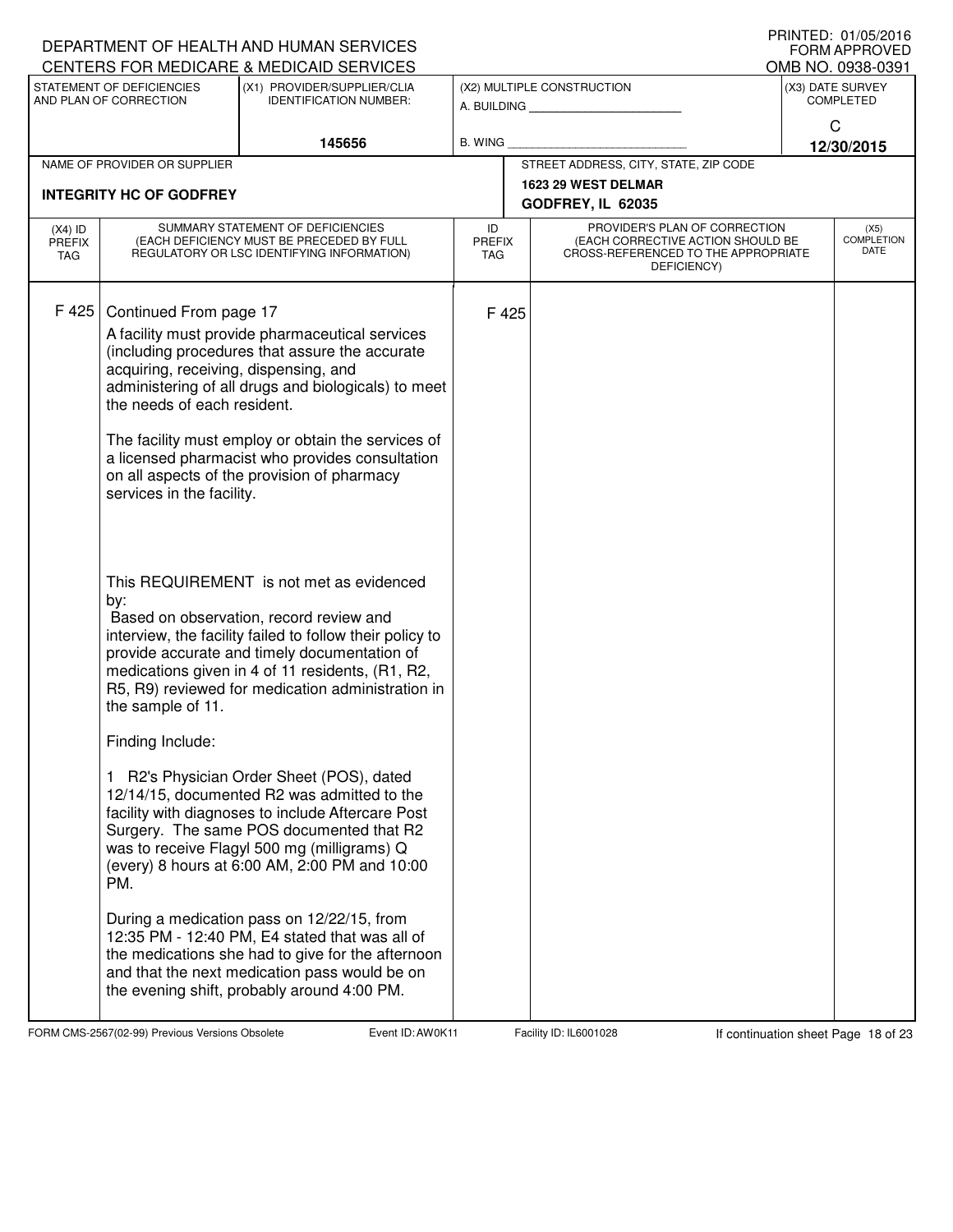|                                   |                                                                                                                                                                                                       | DEPARTMENT OF HEALTH AND HUMAN SERVICES<br>CENTERS FOR MEDICARE & MEDICAID SERVICES                                                                                                                                                                                                                                                                                                                                                                                                                                                                                                                                                                                                                                                                                                                                                                                                                                                                                                                                                                                                                                                                                        |                            |                                                                                                                          | FRINTED. VI/V3/ZVI0<br><b>FORM APPROVED</b><br>OMB NO. 0938-0391 |
|-----------------------------------|-------------------------------------------------------------------------------------------------------------------------------------------------------------------------------------------------------|----------------------------------------------------------------------------------------------------------------------------------------------------------------------------------------------------------------------------------------------------------------------------------------------------------------------------------------------------------------------------------------------------------------------------------------------------------------------------------------------------------------------------------------------------------------------------------------------------------------------------------------------------------------------------------------------------------------------------------------------------------------------------------------------------------------------------------------------------------------------------------------------------------------------------------------------------------------------------------------------------------------------------------------------------------------------------------------------------------------------------------------------------------------------------|----------------------------|--------------------------------------------------------------------------------------------------------------------------|------------------------------------------------------------------|
|                                   | STATEMENT OF DEFICIENCIES<br>AND PLAN OF CORRECTION                                                                                                                                                   | (X1) PROVIDER/SUPPLIER/CLIA<br><b>IDENTIFICATION NUMBER:</b>                                                                                                                                                                                                                                                                                                                                                                                                                                                                                                                                                                                                                                                                                                                                                                                                                                                                                                                                                                                                                                                                                                               |                            | (X2) MULTIPLE CONSTRUCTION<br>A. BUILDING                                                                                | (X3) DATE SURVEY<br><b>COMPLETED</b>                             |
|                                   |                                                                                                                                                                                                       | 145656                                                                                                                                                                                                                                                                                                                                                                                                                                                                                                                                                                                                                                                                                                                                                                                                                                                                                                                                                                                                                                                                                                                                                                     | <b>B. WING</b>             |                                                                                                                          | C<br>12/30/2015                                                  |
|                                   | NAME OF PROVIDER OR SUPPLIER                                                                                                                                                                          |                                                                                                                                                                                                                                                                                                                                                                                                                                                                                                                                                                                                                                                                                                                                                                                                                                                                                                                                                                                                                                                                                                                                                                            |                            | STREET ADDRESS, CITY, STATE, ZIP CODE                                                                                    |                                                                  |
|                                   | <b>INTEGRITY HC OF GODFREY</b>                                                                                                                                                                        |                                                                                                                                                                                                                                                                                                                                                                                                                                                                                                                                                                                                                                                                                                                                                                                                                                                                                                                                                                                                                                                                                                                                                                            |                            | 1623 29 WEST DELMAR<br>GODFREY, IL 62035                                                                                 |                                                                  |
| $(X4)$ ID<br><b>PREFIX</b><br>TAG |                                                                                                                                                                                                       | SUMMARY STATEMENT OF DEFICIENCIES<br>(EACH DEFICIENCY MUST BE PRECEDED BY FULL<br>REGULATORY OR LSC IDENTIFYING INFORMATION)                                                                                                                                                                                                                                                                                                                                                                                                                                                                                                                                                                                                                                                                                                                                                                                                                                                                                                                                                                                                                                               | ID<br><b>PREFIX</b><br>TAG | PROVIDER'S PLAN OF CORRECTION<br>(EACH CORRECTIVE ACTION SHOULD BE<br>CROSS-REFERENCED TO THE APPROPRIATE<br>DEFICIENCY) | (X5)<br><b>COMPLETION</b><br>DATE                                |
| F 425                             | Continued From page 18<br>At 12:50 PM, the facility Medication<br>been administered.<br>but it was before she ate at 12:30PM.<br>AM, 2:00 PM, and 10:00 PM.<br>already been given.<br>scheduled time. | Administration Record (MAR) for R2 documented<br>that R2's 2:00 PM dose of Flagyl had already<br>At 12:55 PM, R2, who the facility identified as<br>interviewable, stated she took her afternoon<br>mediations before she ate lunch. R2 states she<br>was not sure of the exact time she took the pills<br>2. R1's POS, dated 12/9/15 documented R1 is<br>receive Olanzapine (Zyprexa) 5 mg PO (by<br>mouth) every 8 hrs (hours). The same POS<br>documented this medication is to be given at 6:00<br>During a medication pass, on 12/22/15, from<br>12:35 PM - 12:40 PM, E4 stated that was all of<br>the medications she had to give for the afternoon<br>and that the next medication pass would be on<br>the evening shift, probably around 4:00 PM.<br>At 12:50 PM, the facility MAR for R1 documented<br>that R1's 2:00 PM dose of Olanzapine had<br>On 12/22/15 at 1:00 PM, E2 stated that the facility<br>does not have a written policy for medication<br>times. E2 stated that it is the facility's practice to<br>give medications within a 2 hour time frame, 1<br>hour before scheduled time to 1 hour after the<br>3. R5's December 2015 physician's orders | F425                       |                                                                                                                          |                                                                  |
|                                   |                                                                                                                                                                                                       | include an order for Marinol 5mg 1 capsule by<br>mouth three times daily to be given at 6am, 1pm<br>and 5pm. On 12/22/15 at 2:25pm, the Controlled                                                                                                                                                                                                                                                                                                                                                                                                                                                                                                                                                                                                                                                                                                                                                                                                                                                                                                                                                                                                                         |                            |                                                                                                                          |                                                                  |

FORM CMS-2567(02-99) Previous Versions Obsolete **Auch Event ID: AW0K11** Facility ID: IL6001028 If continuation sheet Page 19 of 23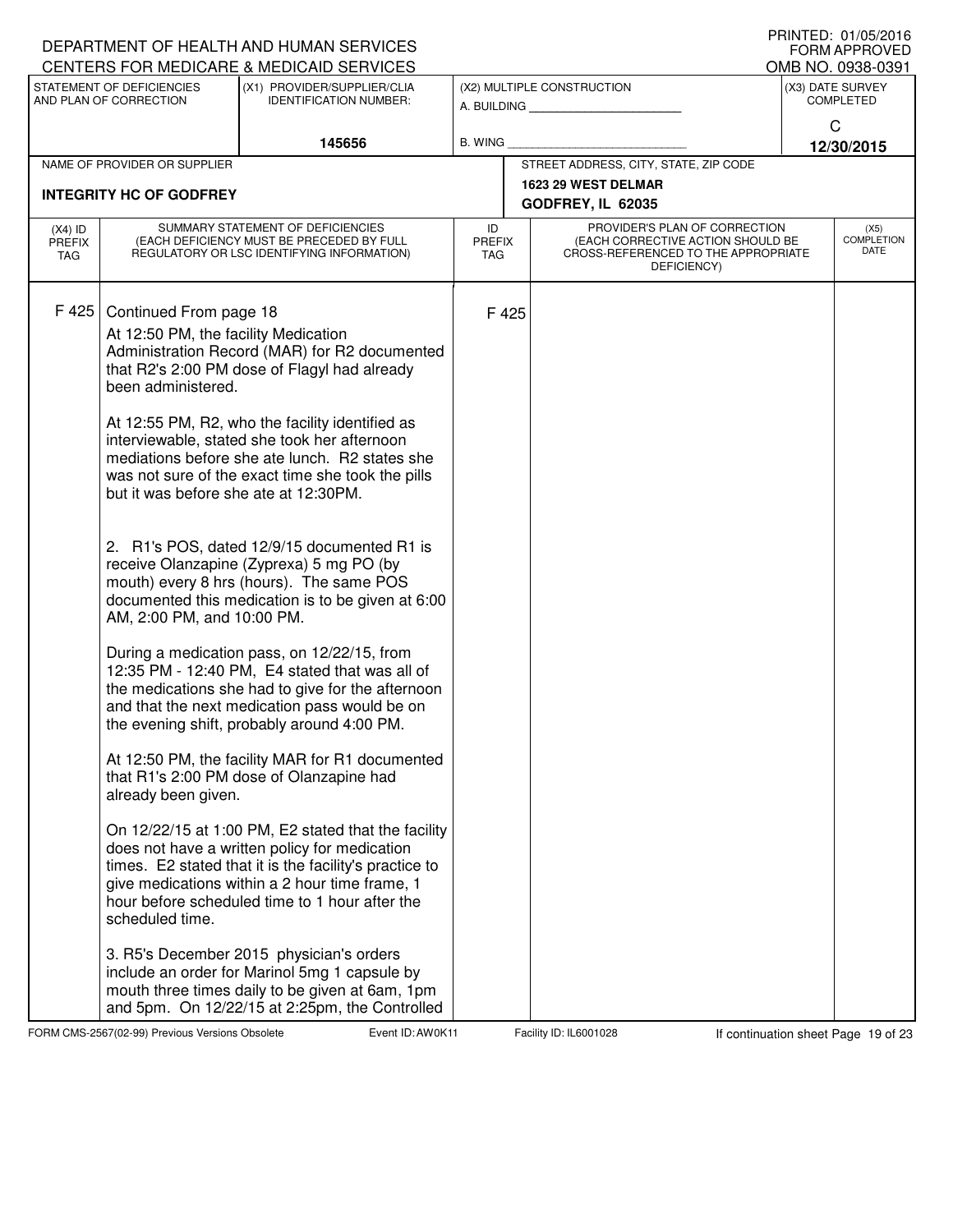| CENTERS FOR MEDICARE & MEDICAID SERVICES<br>OMB NO. 0938-0391<br>STATEMENT OF DEFICIENCIES<br>(X1) PROVIDER/SUPPLIER/CLIA<br>(X2) MULTIPLE CONSTRUCTION<br>(X3) DATE SURVEY<br>AND PLAN OF CORRECTION<br><b>COMPLETED</b><br><b>IDENTIFICATION NUMBER:</b><br>A. BUILDING<br>C<br>145656<br><b>B. WING</b><br>12/30/2015<br>STREET ADDRESS, CITY, STATE, ZIP CODE<br>NAME OF PROVIDER OR SUPPLIER<br>1623 29 WEST DELMAR<br><b>INTEGRITY HC OF GODFREY</b><br>GODFREY, IL 62035<br>PROVIDER'S PLAN OF CORRECTION<br>SUMMARY STATEMENT OF DEFICIENCIES<br>$(X4)$ ID<br>ID<br>(X5)<br><b>COMPLETION</b><br>(EACH DEFICIENCY MUST BE PRECEDED BY FULL<br>(EACH CORRECTIVE ACTION SHOULD BE<br><b>PREFIX</b><br><b>PREFIX</b><br><b>DATE</b><br>CROSS-REFERENCED TO THE APPROPRIATE<br>REGULATORY OR LSC IDENTIFYING INFORMATION)<br><b>TAG</b><br>TAG<br>DEFICIENCY)<br>F 425<br>Continued From page 19<br>F425<br>Drug Receipt/Record/Disposition Form for the<br>Marinol 5mg shows R5 not being adminstered<br>numerous doses of Marinol for the times/dates as<br>follows - 12/22/15 5pm, 12/20/15 1pm or 5pm,<br>12/18/15 - 1pm, 12/17/15 1pm, 12/15 - none<br>documented as given, 12/13 - 1pm, none<br>documented as given on 12/12/15, and 12/10/15<br>1pm.<br>4. R9's POS for December 2015 includes an<br>order for Alpraxolam 0.25mg twice daily. The<br>Controlled Drug Receipt/Record/Disposition Form<br>documents R9 did not receive her 8pm dose on<br>12/1/15.<br>5. The facility policy entitled "Medication<br>Administration Procedure" dated 2/6/14<br>documents the purpose of the policy is to<br>administer medication safely and appropriately to<br>aid residents to overcome illness, relive and<br>prevent symptoms and help in diagnosis." The<br>policy's procedure is to ensure medications are<br>administered according to physician's orders.<br>F 431   483.60(b), (d), (e) DRUG RECORDS,<br>F 431<br>LABEL/STORE DRUGS & BIOLOGICALS<br>$SS=D$<br>The facility must employ or obtain the services of<br>a licensed pharmacist who establishes a system<br>of records of receipt and disposition of all<br>controlled drugs in sufficient detail to enable an<br>accurate reconciliation; and determines that drug<br>records are in order and that an account of all<br>controlled drugs is maintained and periodically<br>reconciled.<br>Drugs and biologicals used in the facility must be |  | DEPARTMENT OF HEALTH AND HUMAN SERVICES |  |  | <b>I INIVILD. VI/VJ/ZVIV</b><br><b>FORM APPROVED</b> |
|------------------------------------------------------------------------------------------------------------------------------------------------------------------------------------------------------------------------------------------------------------------------------------------------------------------------------------------------------------------------------------------------------------------------------------------------------------------------------------------------------------------------------------------------------------------------------------------------------------------------------------------------------------------------------------------------------------------------------------------------------------------------------------------------------------------------------------------------------------------------------------------------------------------------------------------------------------------------------------------------------------------------------------------------------------------------------------------------------------------------------------------------------------------------------------------------------------------------------------------------------------------------------------------------------------------------------------------------------------------------------------------------------------------------------------------------------------------------------------------------------------------------------------------------------------------------------------------------------------------------------------------------------------------------------------------------------------------------------------------------------------------------------------------------------------------------------------------------------------------------------------------------------------------------------------------------------------------------------------------------------------------------------------------------------------------------------------------------------------------------------------------------------------------------------------------------------------------------------------------------------------------------------------------------------------------------------------------------------------------------------------------------------------------------------|--|-----------------------------------------|--|--|------------------------------------------------------|
|                                                                                                                                                                                                                                                                                                                                                                                                                                                                                                                                                                                                                                                                                                                                                                                                                                                                                                                                                                                                                                                                                                                                                                                                                                                                                                                                                                                                                                                                                                                                                                                                                                                                                                                                                                                                                                                                                                                                                                                                                                                                                                                                                                                                                                                                                                                                                                                                                              |  |                                         |  |  |                                                      |
|                                                                                                                                                                                                                                                                                                                                                                                                                                                                                                                                                                                                                                                                                                                                                                                                                                                                                                                                                                                                                                                                                                                                                                                                                                                                                                                                                                                                                                                                                                                                                                                                                                                                                                                                                                                                                                                                                                                                                                                                                                                                                                                                                                                                                                                                                                                                                                                                                              |  |                                         |  |  |                                                      |
|                                                                                                                                                                                                                                                                                                                                                                                                                                                                                                                                                                                                                                                                                                                                                                                                                                                                                                                                                                                                                                                                                                                                                                                                                                                                                                                                                                                                                                                                                                                                                                                                                                                                                                                                                                                                                                                                                                                                                                                                                                                                                                                                                                                                                                                                                                                                                                                                                              |  |                                         |  |  |                                                      |
|                                                                                                                                                                                                                                                                                                                                                                                                                                                                                                                                                                                                                                                                                                                                                                                                                                                                                                                                                                                                                                                                                                                                                                                                                                                                                                                                                                                                                                                                                                                                                                                                                                                                                                                                                                                                                                                                                                                                                                                                                                                                                                                                                                                                                                                                                                                                                                                                                              |  |                                         |  |  |                                                      |
|                                                                                                                                                                                                                                                                                                                                                                                                                                                                                                                                                                                                                                                                                                                                                                                                                                                                                                                                                                                                                                                                                                                                                                                                                                                                                                                                                                                                                                                                                                                                                                                                                                                                                                                                                                                                                                                                                                                                                                                                                                                                                                                                                                                                                                                                                                                                                                                                                              |  |                                         |  |  |                                                      |
|                                                                                                                                                                                                                                                                                                                                                                                                                                                                                                                                                                                                                                                                                                                                                                                                                                                                                                                                                                                                                                                                                                                                                                                                                                                                                                                                                                                                                                                                                                                                                                                                                                                                                                                                                                                                                                                                                                                                                                                                                                                                                                                                                                                                                                                                                                                                                                                                                              |  |                                         |  |  |                                                      |
| labeled in accordance with currently accepted<br>professional principles, and include the                                                                                                                                                                                                                                                                                                                                                                                                                                                                                                                                                                                                                                                                                                                                                                                                                                                                                                                                                                                                                                                                                                                                                                                                                                                                                                                                                                                                                                                                                                                                                                                                                                                                                                                                                                                                                                                                                                                                                                                                                                                                                                                                                                                                                                                                                                                                    |  |                                         |  |  |                                                      |

FORM CMS-2567(02-99) Previous Versions Obsolete **Auch Event ID: AW0K11** Facility ID: IL6001028 If continuation sheet Page 20 of 23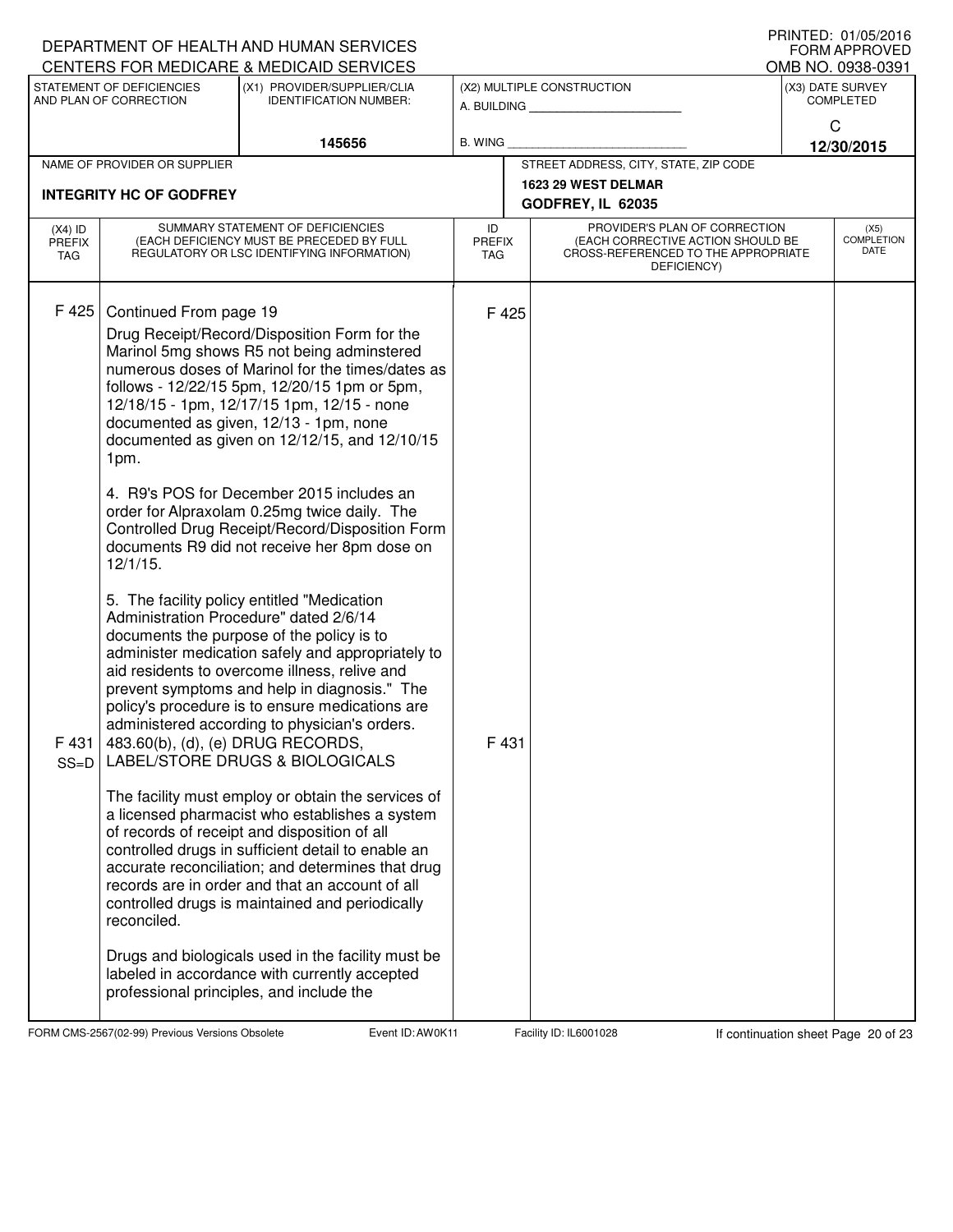|                                          |                                                                                                                                          | DEPARTMENT OF HEALTH AND HUMAN SERVICES                                                                                                                                                                                                                                                                                                                                                                                                                                                                                                                                                                                                                                                                       |                                   |                                                                                                                          | <b>I IUIN LLD. U I/UJ/ZU IU</b><br><b>FORM APPROVED</b> |
|------------------------------------------|------------------------------------------------------------------------------------------------------------------------------------------|---------------------------------------------------------------------------------------------------------------------------------------------------------------------------------------------------------------------------------------------------------------------------------------------------------------------------------------------------------------------------------------------------------------------------------------------------------------------------------------------------------------------------------------------------------------------------------------------------------------------------------------------------------------------------------------------------------------|-----------------------------------|--------------------------------------------------------------------------------------------------------------------------|---------------------------------------------------------|
|                                          | STATEMENT OF DEFICIENCIES                                                                                                                | CENTERS FOR MEDICARE & MEDICAID SERVICES<br>(X1) PROVIDER/SUPPLIER/CLIA                                                                                                                                                                                                                                                                                                                                                                                                                                                                                                                                                                                                                                       |                                   | (X2) MULTIPLE CONSTRUCTION                                                                                               | OMB NO. 0938-0391<br>(X3) DATE SURVEY                   |
|                                          | AND PLAN OF CORRECTION                                                                                                                   | <b>IDENTIFICATION NUMBER:</b>                                                                                                                                                                                                                                                                                                                                                                                                                                                                                                                                                                                                                                                                                 |                                   | A. BUILDING                                                                                                              | <b>COMPLETED</b>                                        |
|                                          |                                                                                                                                          |                                                                                                                                                                                                                                                                                                                                                                                                                                                                                                                                                                                                                                                                                                               |                                   |                                                                                                                          | C                                                       |
|                                          |                                                                                                                                          | 145656                                                                                                                                                                                                                                                                                                                                                                                                                                                                                                                                                                                                                                                                                                        | B. WING                           | STREET ADDRESS, CITY, STATE, ZIP CODE                                                                                    | 12/30/2015                                              |
|                                          | NAME OF PROVIDER OR SUPPLIER                                                                                                             |                                                                                                                                                                                                                                                                                                                                                                                                                                                                                                                                                                                                                                                                                                               |                                   | 1623 29 WEST DELMAR                                                                                                      |                                                         |
|                                          | <b>INTEGRITY HC OF GODFREY</b>                                                                                                           |                                                                                                                                                                                                                                                                                                                                                                                                                                                                                                                                                                                                                                                                                                               |                                   | GODFREY, IL 62035                                                                                                        |                                                         |
| $(X4)$ ID<br><b>PREFIX</b><br><b>TAG</b> |                                                                                                                                          | SUMMARY STATEMENT OF DEFICIENCIES<br>(EACH DEFICIENCY MUST BE PRECEDED BY FULL<br>REGULATORY OR LSC IDENTIFYING INFORMATION)                                                                                                                                                                                                                                                                                                                                                                                                                                                                                                                                                                                  | ID<br><b>PREFIX</b><br><b>TAG</b> | PROVIDER'S PLAN OF CORRECTION<br>(EACH CORRECTIVE ACTION SHOULD BE<br>CROSS-REFERENCED TO THE APPROPRIATE<br>DEFICIENCY) | (X5)<br><b>COMPLETION</b><br>DATE                       |
| F 431                                    | Continued From page 20<br>appropriate accessory and cautionary<br>applicable.<br>have access to the keys.<br>be readily detected.<br>by: | instructions, and the expiration date when<br>In accordance with State and Federal laws, the<br>facility must store all drugs and biologicals in<br>locked compartments under proper temperature<br>controls, and permit only authorized personnel to<br>The facility must provide separately locked,<br>permanently affixed compartments for storage of<br>controlled drugs listed in Schedule II of the<br>Comprehensive Drug Abuse Prevention and<br>Control Act of 1976 and other drugs subject to<br>abuse, except when the facility uses single unit<br>package drug distribution systems in which the<br>quantity stored is minimal and a missing dose can<br>This REQUIREMENT is not met as evidenced | F 431                             |                                                                                                                          |                                                         |
|                                          | substances in a sample of 11.                                                                                                            | Based on interview, observation and record<br>review the facility failed to ensure that controlled<br>substances establish a system that accurately<br>records the disposition of all controlled drugs for 2<br>of 9 residents (R5 and R8) reviewed for controlled                                                                                                                                                                                                                                                                                                                                                                                                                                            |                                   |                                                                                                                          |                                                         |
|                                          | Findings include:                                                                                                                        |                                                                                                                                                                                                                                                                                                                                                                                                                                                                                                                                                                                                                                                                                                               |                                   |                                                                                                                          |                                                         |
|                                          |                                                                                                                                          | 1. R5's December 2015 physician's orders<br>include an order for Marinol 5mg 1 capsule by<br>mouth three times daily to be given at 6am, 1pm<br>and 5pm. On 12/22/15 at 2:25pm, E6 Licensed<br>Practical Nurse (LPN) punched a capsule of<br>Marinol out of the medication card and stated she                                                                                                                                                                                                                                                                                                                                                                                                                |                                   |                                                                                                                          |                                                         |

FORM CMS-2567(02-99) Previous Versions Obsolete **Auch Event ID: AW0K11** Facility ID: IL6001028 If continuation sheet Page 21 of 23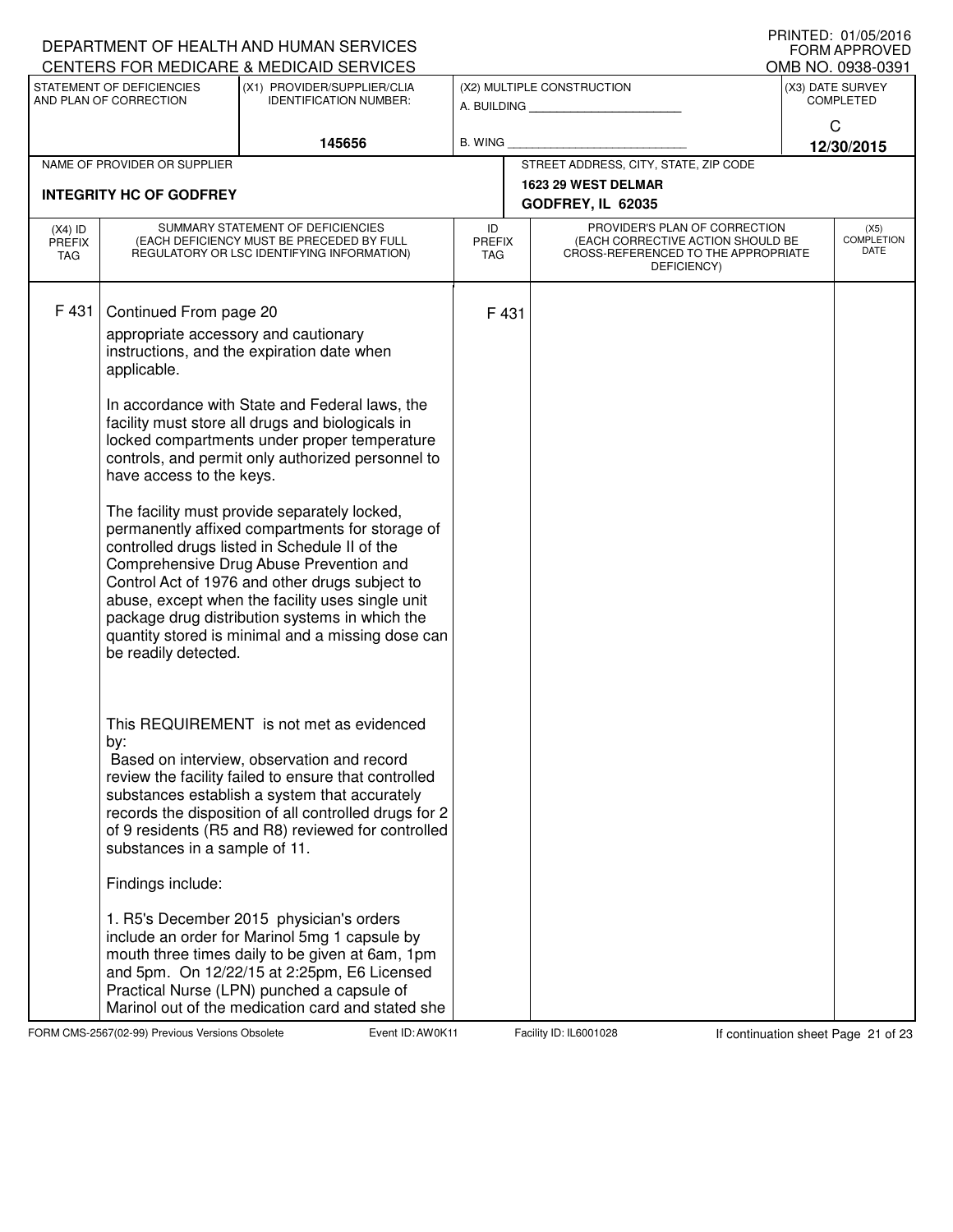|                                   |                                                                                                                                                                                                                                     | DEPARTMENT OF HEALTH AND HUMAN SERVICES                                                                                                                                                                                                                                                                                                                                                                                                                                                                                                                                                                                                                                                                                                                                                                                                                                                                                                                                                                                                                                                                                                                                                                                                                                                                                                                                               |                                   |                                                                                                                          | <b>I INIVILD. VI/VJ/ZVIV</b><br><b>FORM APPROVED</b> |
|-----------------------------------|-------------------------------------------------------------------------------------------------------------------------------------------------------------------------------------------------------------------------------------|---------------------------------------------------------------------------------------------------------------------------------------------------------------------------------------------------------------------------------------------------------------------------------------------------------------------------------------------------------------------------------------------------------------------------------------------------------------------------------------------------------------------------------------------------------------------------------------------------------------------------------------------------------------------------------------------------------------------------------------------------------------------------------------------------------------------------------------------------------------------------------------------------------------------------------------------------------------------------------------------------------------------------------------------------------------------------------------------------------------------------------------------------------------------------------------------------------------------------------------------------------------------------------------------------------------------------------------------------------------------------------------|-----------------------------------|--------------------------------------------------------------------------------------------------------------------------|------------------------------------------------------|
|                                   | STATEMENT OF DEFICIENCIES                                                                                                                                                                                                           | CENTERS FOR MEDICARE & MEDICAID SERVICES<br>(X1) PROVIDER/SUPPLIER/CLIA                                                                                                                                                                                                                                                                                                                                                                                                                                                                                                                                                                                                                                                                                                                                                                                                                                                                                                                                                                                                                                                                                                                                                                                                                                                                                                               |                                   |                                                                                                                          | OMB NO. 0938-0391<br>(X3) DATE SURVEY                |
|                                   | AND PLAN OF CORRECTION                                                                                                                                                                                                              | <b>IDENTIFICATION NUMBER:</b>                                                                                                                                                                                                                                                                                                                                                                                                                                                                                                                                                                                                                                                                                                                                                                                                                                                                                                                                                                                                                                                                                                                                                                                                                                                                                                                                                         |                                   | (X2) MULTIPLE CONSTRUCTION                                                                                               | <b>COMPLETED</b>                                     |
|                                   |                                                                                                                                                                                                                                     |                                                                                                                                                                                                                                                                                                                                                                                                                                                                                                                                                                                                                                                                                                                                                                                                                                                                                                                                                                                                                                                                                                                                                                                                                                                                                                                                                                                       |                                   |                                                                                                                          | C                                                    |
|                                   |                                                                                                                                                                                                                                     | 145656                                                                                                                                                                                                                                                                                                                                                                                                                                                                                                                                                                                                                                                                                                                                                                                                                                                                                                                                                                                                                                                                                                                                                                                                                                                                                                                                                                                | B. WING                           |                                                                                                                          | 12/30/2015                                           |
|                                   | NAME OF PROVIDER OR SUPPLIER                                                                                                                                                                                                        |                                                                                                                                                                                                                                                                                                                                                                                                                                                                                                                                                                                                                                                                                                                                                                                                                                                                                                                                                                                                                                                                                                                                                                                                                                                                                                                                                                                       |                                   | STREET ADDRESS, CITY, STATE, ZIP CODE                                                                                    |                                                      |
|                                   | <b>INTEGRITY HC OF GODFREY</b>                                                                                                                                                                                                      |                                                                                                                                                                                                                                                                                                                                                                                                                                                                                                                                                                                                                                                                                                                                                                                                                                                                                                                                                                                                                                                                                                                                                                                                                                                                                                                                                                                       |                                   | 1623 29 WEST DELMAR                                                                                                      |                                                      |
|                                   |                                                                                                                                                                                                                                     |                                                                                                                                                                                                                                                                                                                                                                                                                                                                                                                                                                                                                                                                                                                                                                                                                                                                                                                                                                                                                                                                                                                                                                                                                                                                                                                                                                                       |                                   | GODFREY, IL 62035                                                                                                        |                                                      |
| $(X4)$ ID<br><b>PREFIX</b><br>TAG |                                                                                                                                                                                                                                     | SUMMARY STATEMENT OF DEFICIENCIES<br>(EACH DEFICIENCY MUST BE PRECEDED BY FULL<br>REGULATORY OR LSC IDENTIFYING INFORMATION)                                                                                                                                                                                                                                                                                                                                                                                                                                                                                                                                                                                                                                                                                                                                                                                                                                                                                                                                                                                                                                                                                                                                                                                                                                                          | ID<br><b>PREFIX</b><br><b>TAG</b> | PROVIDER'S PLAN OF CORRECTION<br>(EACH CORRECTIVE ACTION SHOULD BE<br>CROSS-REFERENCED TO THE APPROPRIATE<br>DEFICIENCY) | (X5)<br><b>COMPLETION</b><br>DATE                    |
| F 431                             | Continued From page 21<br>Marinol. The Controlled Drug<br>count the Marinol that morning.<br>to why she initialed it as given, early.<br>drugs."<br>immediately. The Director or designee<br>reconcile all reported discrepancies." | was just getting ready to give R5 the 1pm dose of<br>Receipt/Record/Disposition Form had 45 pills<br>documented as "left." E6 was asked to count the<br>pills in the bottle which she got from the<br>medication room refrigerator. E6 counted 40 pills<br>and could not explain the difference in the<br>number of actual pills and the count sheet of 45<br>which left a 5 pill deficit. E6 stated she did not<br>The Narcotic and Hypnotic Inventory Sheet<br>December 2015 shows E6's signature for the shift<br>to shift controlled substance count at 7am earlier<br>that day and also for the 3pm count even though<br>she hadn't done it yet. E6 had no explanation as<br>The Narcotic and Hypnotic Inventory Sheet's<br>directive at the top of the sheet documents<br>"Countable Drugs are to be counted at each<br>change of shift. The last person whose name<br>appears on the this sheet is responsible for the<br>The facility policy dated 9/19/12 entitled<br>Controlled Substance Medications documents "At<br>each shift change, a physical inventory of specific<br>medications, those selected by the facility, in<br>conducted by two licensed nurses and is<br>documented on a audit record" and "Any<br>discrepency in controlled substance medications<br>counts is reported to the Director of Nursing<br>investigates and makes every reasonable effort to | F 431                             |                                                                                                                          |                                                      |
|                                   |                                                                                                                                                                                                                                     | 2. On 12/22/15 between 12:35 PM and 12:40<br>PM, E4, Licensed Practical Nurse (LPN) was                                                                                                                                                                                                                                                                                                                                                                                                                                                                                                                                                                                                                                                                                                                                                                                                                                                                                                                                                                                                                                                                                                                                                                                                                                                                                               |                                   |                                                                                                                          |                                                      |

FORM CMS-2567(02-99) Previous Versions Obsolete **AUD: AWOK Event ID: AW0K11** Facility ID: IL6001028 If continuation sheet Page 22 of 23